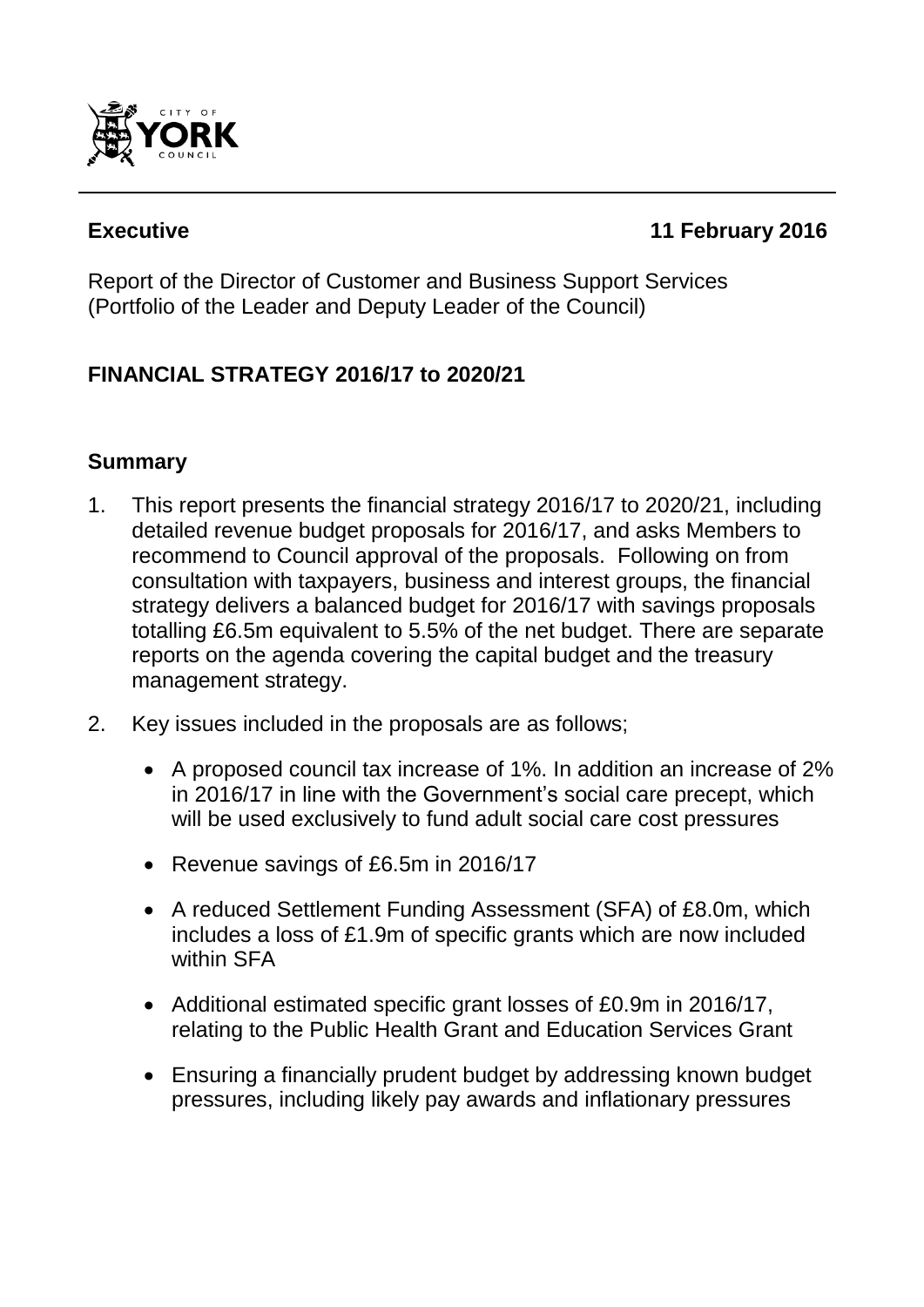- Growth of £1.9m in children"s social care for 2016/17 to ensure continuation of proper safeguarding arrangements and adequate provision for children looked after (CLA)
- Growth of 338k for Haisthorpe House residential home which requires additional investment to ensure adequate standards for vulnerable residents.
- Growth of £400k to fund projected increase in costs in supported living schemes as a result of the Whittlestone legal judgement.
- Growth of £115k in winter maintenance to ensure the base budget has sufficient provision to cover an average winter
- Growth of £5k to support the completion of York's Local List
- Growth of £234k to fund additional Community Safety Hub officers to cover additional enforcement around dog fouling, street drinking, licensing infringement and noise enforcement. a reactive service for street services to deal with fly-tipping, graffiti, litter and weeds
- Growth of £100k to increase investment in mental health services
- One off investment of £350k to fund completion of the Local Plan
- One off investment of £60k to fund a strategic flood risk assessment
- One off investment of £70k to increase the contingency budget, further details of which are set out in the report
- A net revenue budget of £117.9m, which will be funded by:
	- i. Council tax income of £77.1m
	- ii. Government grant of £14.9m
	- iii. Retained business rates of £24.3m
	- iv. One off income of £1.6m
- Alongside these proposals, elsewhere on the agenda the Capital Strategy Report details significant capital investment in highways, ICT and housing.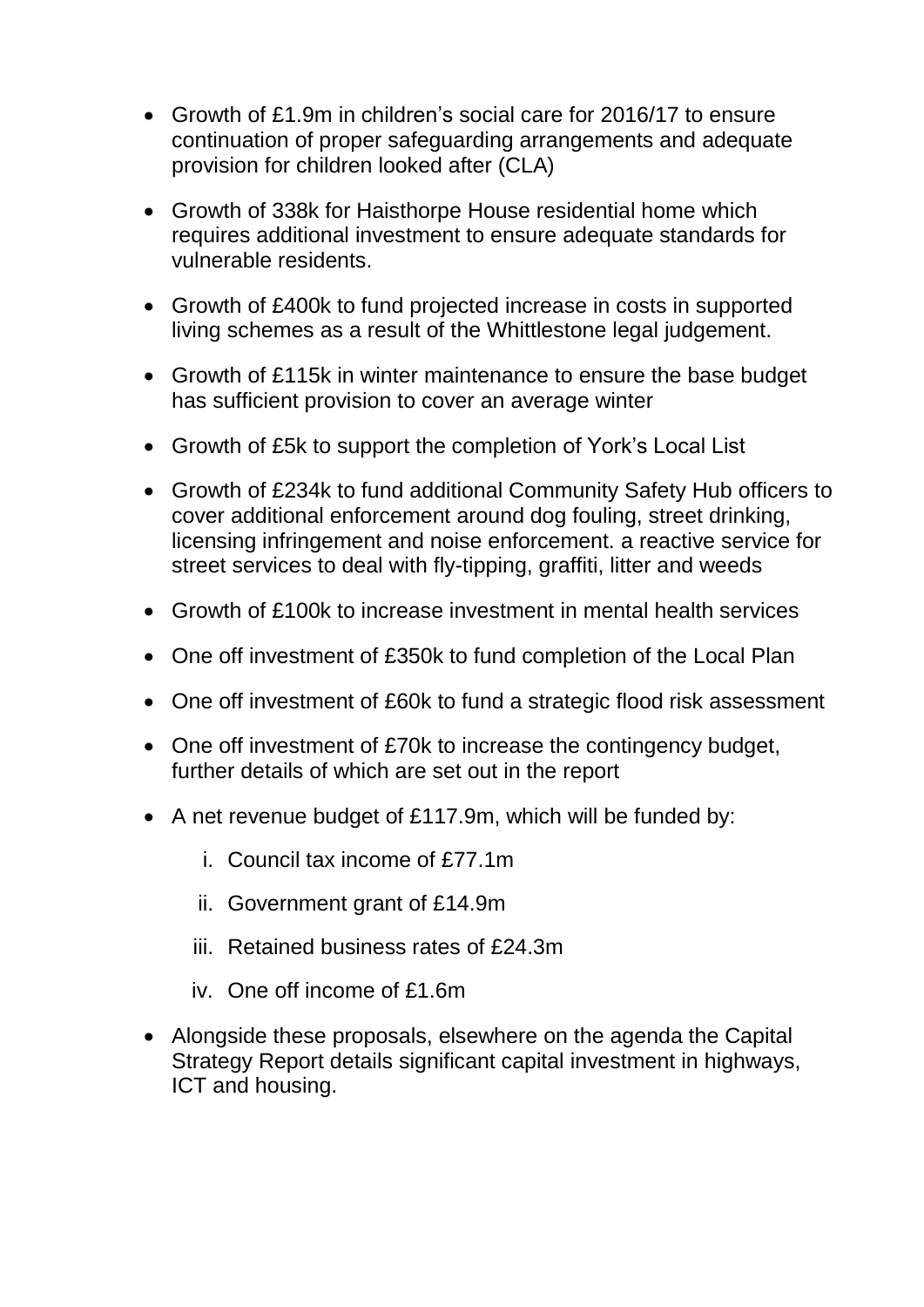## **Recommendations**

- 3. Members are asked to approve the average rent decrease of 1.0% to be applied to all 'social housing rents' for 2016/17, as required by legislation. This is shown in table 13 and described in paragraphs 110 to 112.
- 4. Members are asked to approve the average rent increase of 0.9% to be applied to all rents which fall outside the definition on "social housing rents' for 2016/17, as described in paragraph 113.

*Reason: to ensure the ongoing financial stability of the HRA and allow work on improving the quality of the council's affordable housing to continue.*

- 5. Members are asked to consider the appropriate levels of council tax that they wish to see levied by the City of York Council for 2016/17. In doing so they should pay due regard to factors such as;
	- Expenditure pressures facing the council as set out in the report
	- Impacts of savings proposals set out in annex 2
	- Medium term financial factors facing the council as outlined in the report
	- Projected levels of reserves as set out in the report
	- Statutory advice from the Director of CBSS
- 6. In light of the considerations outlined in the paragraph above, Members are asked to recommend to Council approval of the budget proposals as outlined in this report. In particular;
	- The net revenue expenditure requirement of £117.900m
	- A council tax requirement of £77.072m
	- The revenue growth proposals as outlined in the body of the report
	- The 2016/17 revenue savings proposals as outlined in annex 2
	- The fees and charges proposals as outlined in annex 4
	- The Housing Revenue Account (HRA) budget set out in annex 5 and the HRA savings proposals set out in annex 6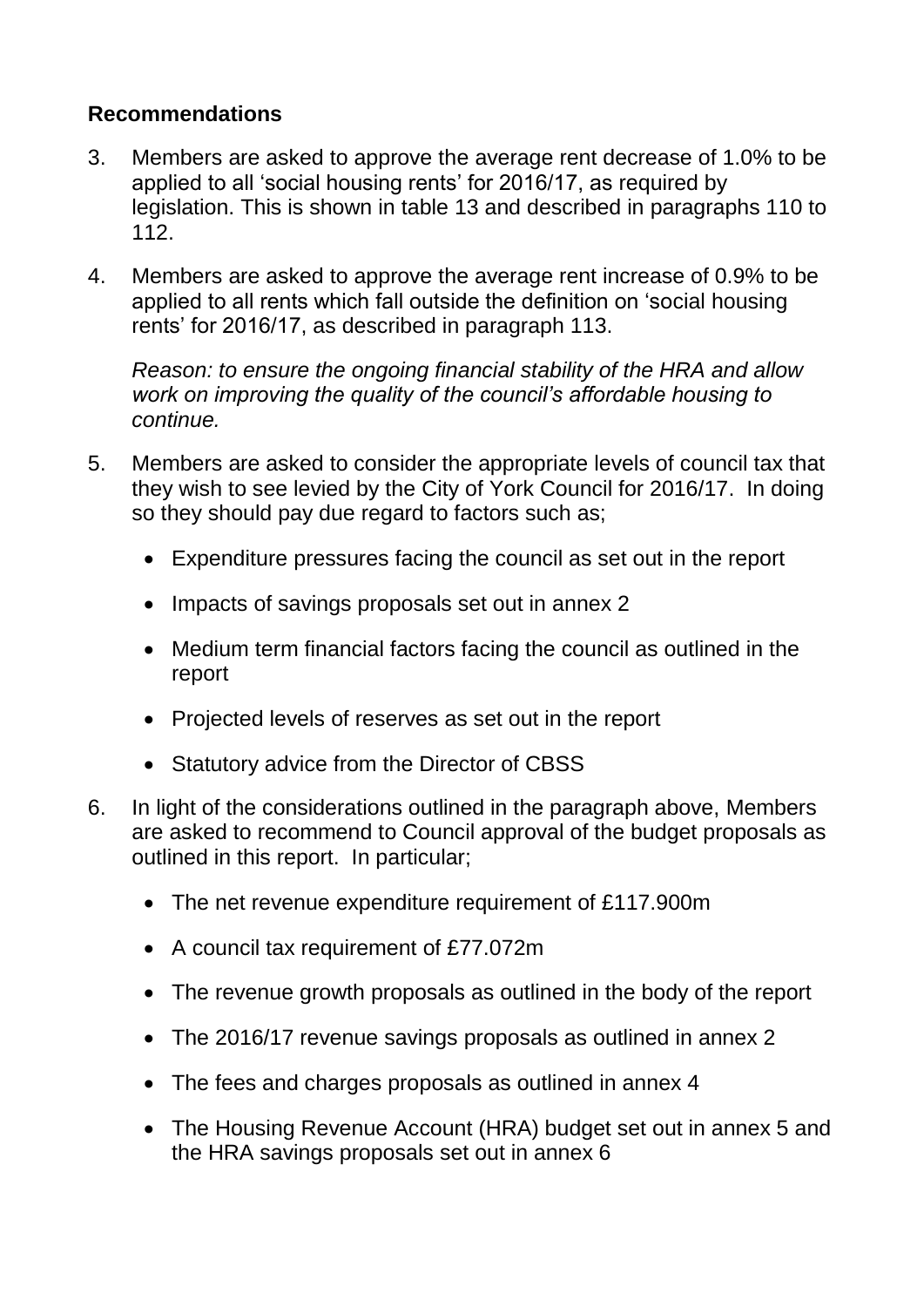The dedicated schools grant proposals outlined in paragraphs 114 to 122

## *Reason: To ensure a legally balanced budget is set*

7. The effect of approving the income and expenditure proposals included in the recommendations would result in a 3% increase in the City of York element of the council tax, 2% of which would relate to the social care precept. It is intended that the total council tax increase including the parish, police and fire authority precepts, will be agreed at the full Council meeting on 25 February 2016.

## **Background**

#### National Context and Funding Issues

- 8. York has the 13<sup>th</sup> lowest band D council tax, the 2<sup>nd</sup> lowest spend per head of population and the 9<sup>th</sup> lowest government funding per head of any unitary council in England. Annex 9 includes the relevant background data from all unitary authorities.
- 9. All aspects of the public sector are continuing to face challenging times. In recent years the Council has had to deal with large reductions in funding, combined with a range of significant pressures.
- 10. The 2015 comprehensive spending review (CSR) was announced on 25 November 2015 which set out government spending plans to 2019/20.
- 11. The provisional local government finance settlement for 2016/17 was announced on 17 December 2015. The settlement funding assessment (SFA), comprises revenue support grant (RSG) and a business rates baseline.
- 12. The provisional SFA for 2016/17 is £39.2m. This corresponds to a loss of £8.0m or 17%, compared to the funding received in 2015/16. Provisional figures were provided for the year 2017/18 to 2019/20 which confirms that central government support to local authorities will continue to be reduced in coming years.
- 13. The figures announced for York were broadly in line with the forecasts made within the Council"s financial strategy.
- 14. Further details of the CSR, the provisional settlement and medium term outlook are provided later in the report.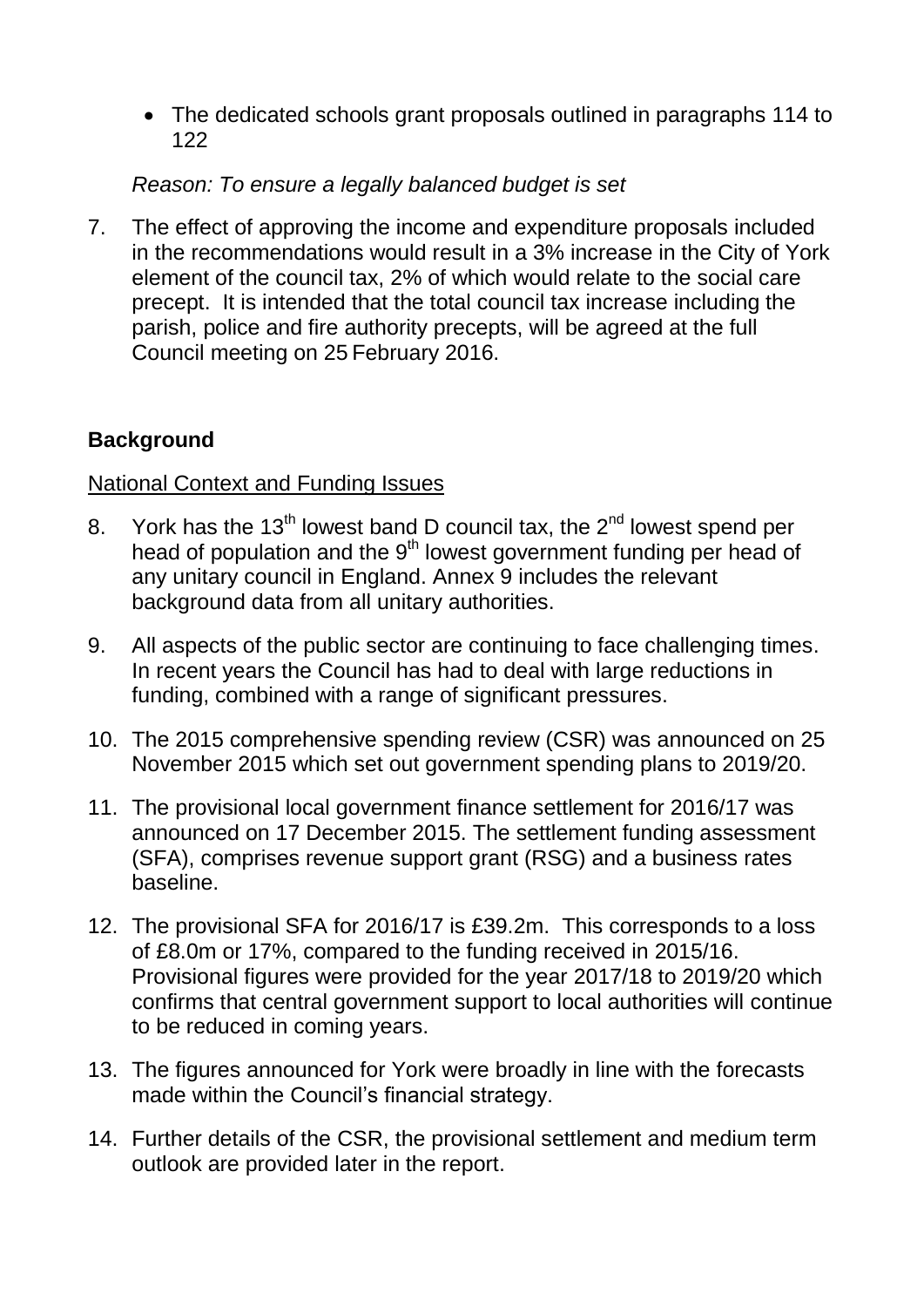15. In relation to council tax, the proposals in this report are predicated on a council tax increase in 2016/17 of 1%, plus an additional increase of 2% in line with the Government"s Social Care precept. Further information on council tax and the social care precept is included later in the report.

#### *Local issues and challenges*

- 16. Locally demand for council services continues to increase, with an ageing population and increased complex needs in respect of elderly care. Rising costs such as landfill tax and inflation are driving costs up, and there is continued pressure on many of the council"s income budgets. There are also significant challenges in the health sector, including challenging financial positions for health partners which are in turn a significant financial risk to the Council.
- 17. There are also potential risks associated to welfare reform, in particular in relation to council tax support, which is now funded locally. Whilst devolution of business rates presents opportunities for the council, there are also associated risks with business rates appeals.
- 18. In shaping the budget these issues have been carefully considered to ensure we set a budget that is both prudent and protects vulnerable people. Ensuring that there is the capacity to invest has been a critical part of the budget deliberations.

## Medium Term Financial Strategy

- 19. By 2019/20, the Council will be self funded from council tax and business rates. Therefore, a successful economy is critical to the council"s financial future, with strong and growing business rates.
- 20. Inevitably, savings will need to be found during that period to deal with further reductions in funding and growth pressures.
- 21. As part of the budget strategy, there has been consideration of the likely savings required over the next four years, and services are developing plans which will change the way services are provided, and deliver budget reductions over that period.
- 22. Annex 3 sets out the strategic direction towards achievement of savings proposals for each directorate over the 4 year period from 2016/17 to 2019/20.This includes the directorate approach to protecting priority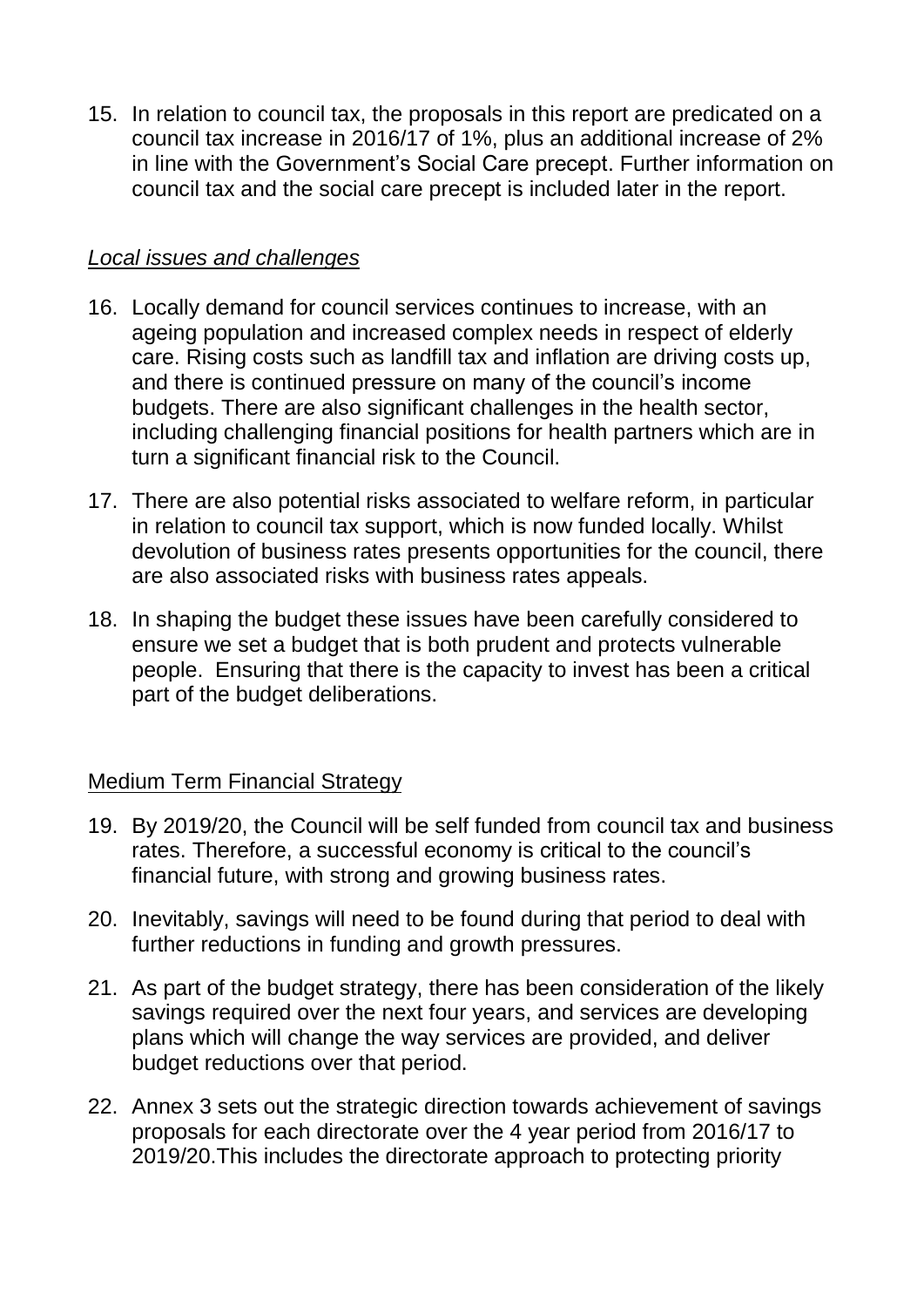areas, safeguarding key statutory services and further details of the type of savings or efficiencies under consideration for the medium term.

23. The medium term strategy will focus on a transformational approach, particularly in the area of adult social care and a significant amount of savings will be delivered by restructuring services.

## **Principles that have shaped the budget**

- 24. At a time of significant reductions in grants and rising demand it is absolutely essential to set a prudent, stable and achievable budget. In response to a shift in demand led expenditure pressures and reductions in grant funding, the Council is taking steps to enable itself, residents and communities to work together as equal partners to meet their future needs and priorities.
- 25. We are a council recognising at a time of significant budget reduction that keeping children safe and resourcing services appropriately is an absolute priority.
- 26. The council has been working with residents and businesses to identify the services that matter most to them and to understand their priorities for spending the council budgets.
- 27. In order to collect a variety of views, an online consultation delivered through the council website has been open during December and January, and has been promoted through social media, resident and business forums and through all council publications and communication channels. The survey has been open to businesses and residents but in order to further our understanding of business views, it is our intention to continue to engage with the York Economic Partnership where we will have access to the key business stakeholders in the city.
- 28. The key messages from the consultation to date, were;
	- 224 Residents (56%) were more in favour of increased council tax levels than providing fewer services
	- 192 Residents (48%) were more in favour of increased fees and charges than providing fewer services
	- The majority of current service users would be willing to pay more for planning services (63%), community centres (56%), and adult education courses (59%)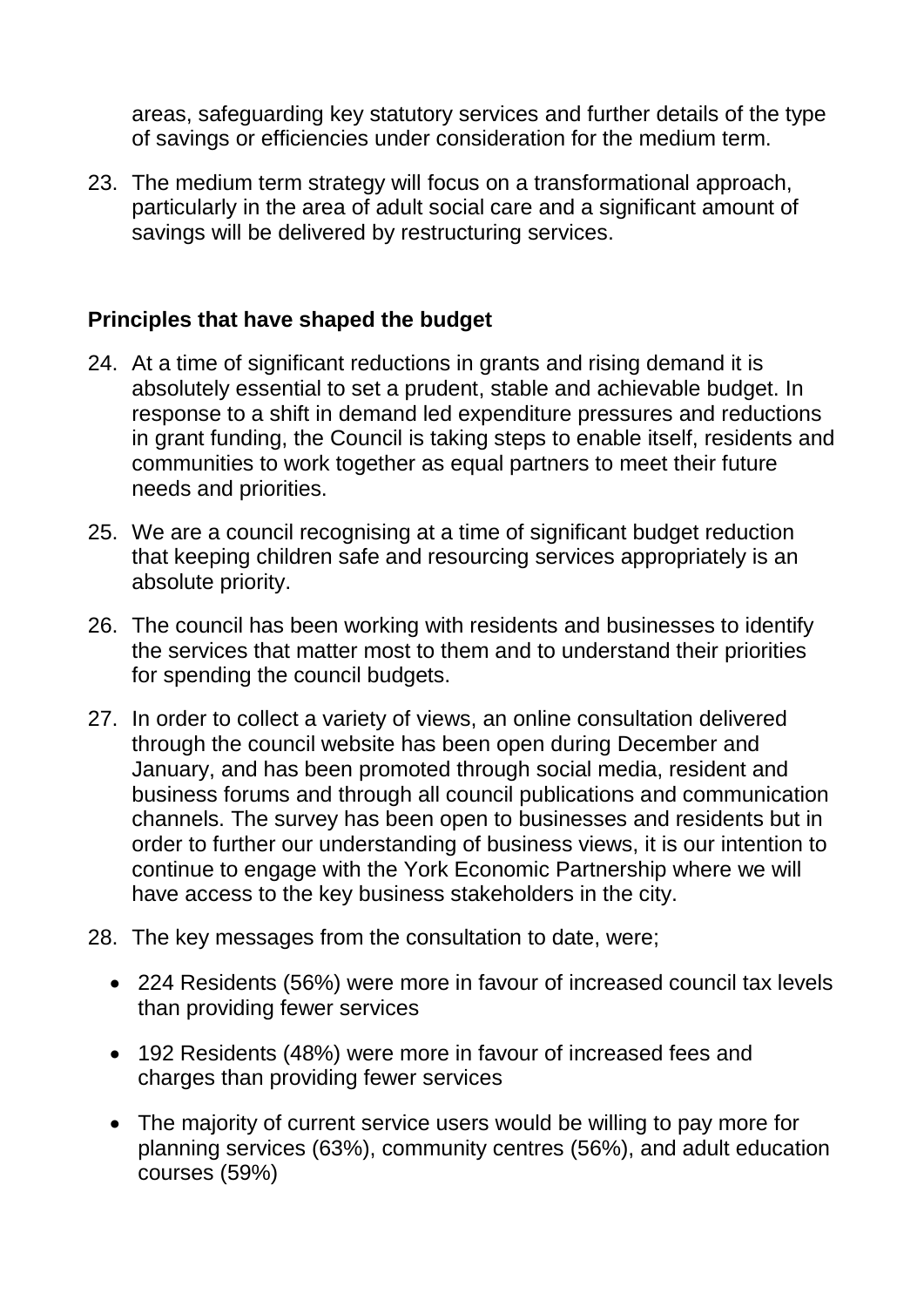- The majority of current service users would not be willing to pay more for parking (61%), waste collection (54%), use of public toilets (61%), and home care fees (71%)
- Residents prioritised the following areas to have their funding increased; Road and footpath maintenance, adults social services, housing and homelessness; children's social care services, and public health.
- Residents prioritised the following areas to have their funding decreased; Sport and leisure facilities, theatres and museums, stimulating the economy, libraries, and funding for public transport.
- 29. All views and data gathered during the consultation will in due course be published on the York"s open data platform [www.yorkopendata.org](http://www.yorkopendata.org/)
- 30. In terms of investment, the council spends a significant amount of its budget on protecting vulnerable people through its social care services. In 2015/16, the gross cost of adult social care was £70.7m compared to total council tax income of £72.7m.
- 31. The scale of the budget reductions required will inevitably affect all services and all residents to some extent. In considering what savings can be made we have taken long term approaches to the development of future services, which are provided in further detail in annex 3. This approach will help to protect the needs of the most vulnerable people in York.
- 32. The 2% increase in council tax raised from the social care precept will be used entirely to fund adult social care services. The 2% generates additional income of £1.5m. Growth in this budget for adult social care includes £388k for additional investment in Haisthorpe House, £400k to cover additional costs in supported living schemes as a result of the Whittlestone legal judgement and a significant share of the £800k prices contingency and £1,440k pay award.
- 33. Alongside the revenue budget, set out in the separate capital strategy report are proposals for further major investment in a variety of schemes. These continue the Councils approach to prioritise investment in the economy, housing, transport, and to invest to save. In addition, the Council is continuing to make a significant investment in ICT, recognising that the need for high quality technology will be crucial to delivering services in the most effective manner in the future, particularly in relation to adult and children"s services and customer services.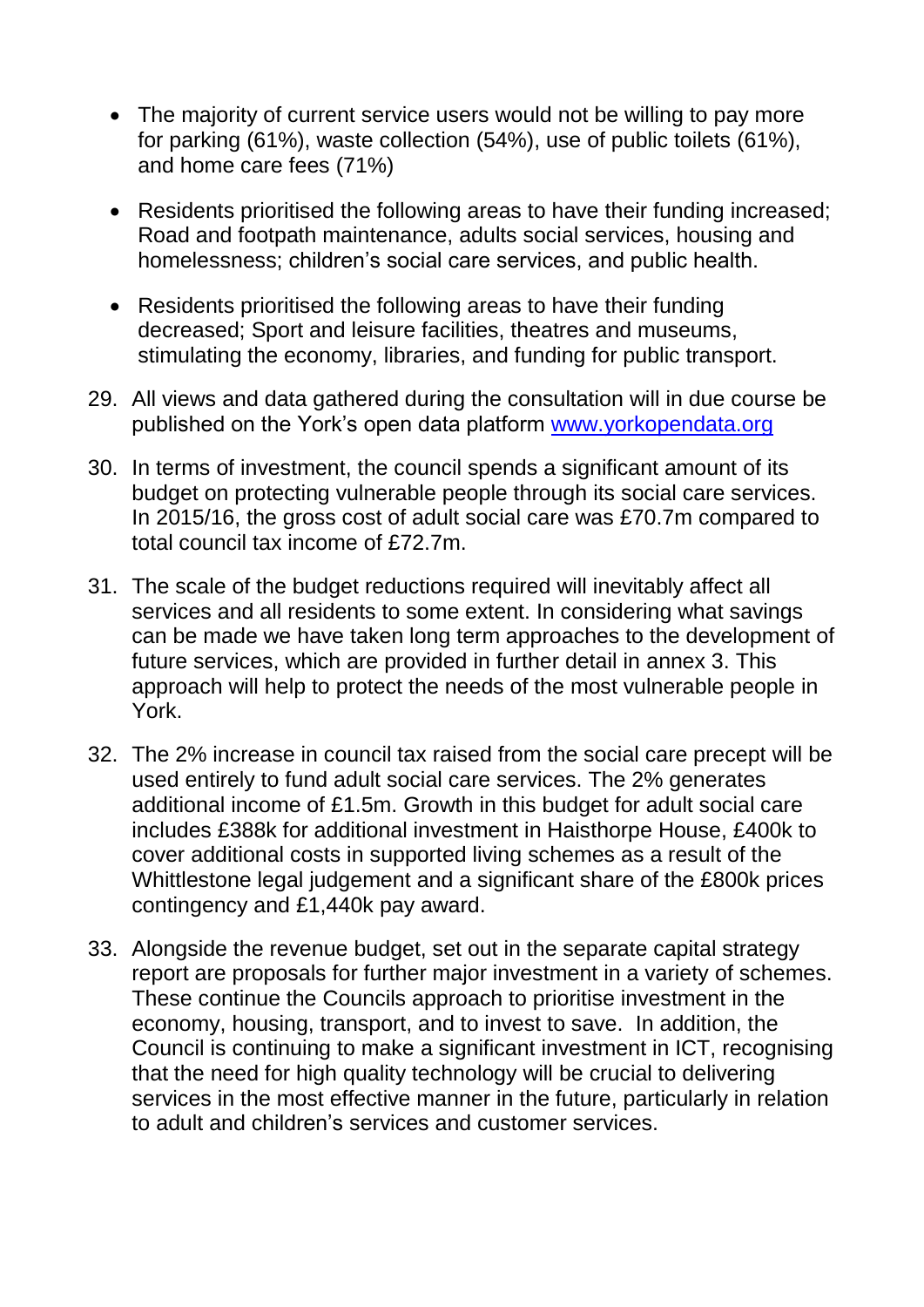## **Budget analysis**

- 34. The budget setting process has taken into account the following issues, (which are considered in more detail in following paragraphs);
	- i. Consideration of the 2015/16 position.
	- ii. Consideration of unavoidable cost increases, priority areas, how to create the capacity in priority areas and creating the capacity to allow for service improvement and innovation.
	- iii. Consideration of reductions in grant funding.
	- iv. Ensuring that the budget is robust and prudent and is based upon the strategic financial advice of the Director of CBSS as s151 officer.
	- v. Ensuring there is a strong link between the capital and revenue budgets and that the delivery of priorities fully considers the two budgets hand in hand.

## 2015/16 position

- 35. As outlined earlier in the report, and in a separate report elsewhere on this agenda, the latest finance and performance report identifies a range of budget pressures with the expectation that these will be contained within the approved budget by the end of the financial year.
- 36. The most significant pressures in 2015/16 have occurred due to underlying budget pressures in children looked after (CLA). There are also pressures within adult social care supported living schemes and an overspend in some areas of residential and nursing care placements. A detailed analysis of these pressures has been conducted and additional resources have been allocated for areas where it was considered essential to invest.
- 37. The Better Care Fund (BCF) is a £12m pooled budget between CYC and Vale of York Clinical Commissioning Group (VYCCG), and is a government initiative to transform local health and social care services so that they work together to provide better joined up care and support. A significant proportion of the pooled budget is earmarked to be spent on protecting adult social care services. There are significant challenges in the health sector, and this brings with it significant financial risks for the Council.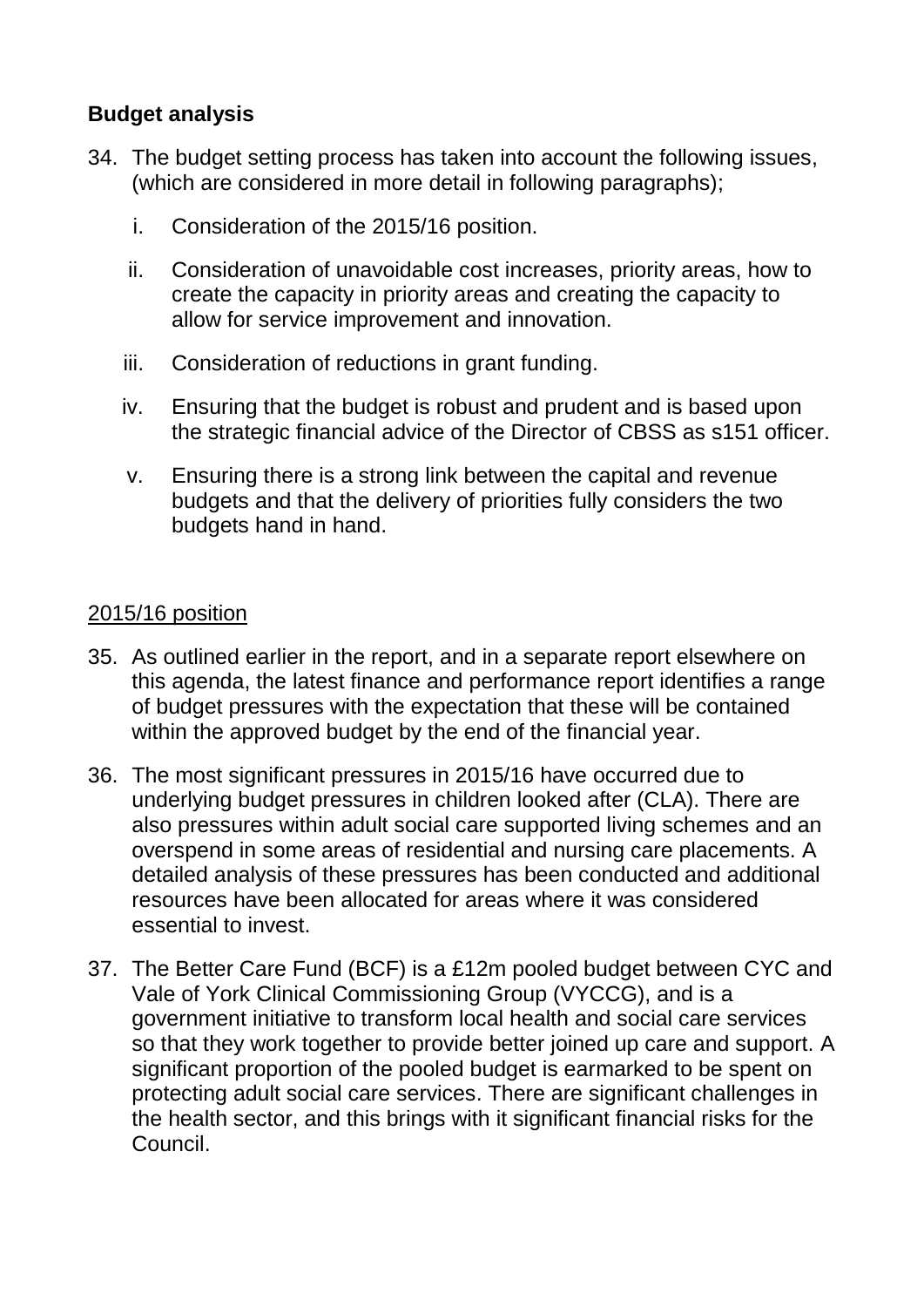38. Paragraphs 43 to 45 sets out specific growth which is included in 2016/17 to deal with the ongoing pressures.

#### Unavoidable cost increases, priority areas and creating capacity

- 39. The following paragraphs set out the areas where additional investment is being made;
- 40. Pay costs **£1,440k** is included for pay costs in 2016/17. An assumption of 1% had been made for a pay award in 2016/17. Capacity is also created to provide recurring funding for the Living Wage for permanent and casual employees.
- 41. Business Improvement District (BID) Levy **£28k** to cover the additional levy on business rates relating to Council properties.
- 42. Member Allowances **£74k** was recommended by an Independent Remuneration Panel and was approved by Council in December 2015.
- 43. As highlighted earlier in this report, **existing areas of service delivery** have also been assessed and areas identified where there is a need for additional investment to deliver council priorities, to ensure budgets are prudent and to protect vulnerable people. The specific allocations are as follows;
	- Contractual price increases **£800k** set aside for unavoidable contractual price increases in 2016/17, such as energy costs, concessionary fares and adult social care.
	- Community Safety Hub Officers **£234k** to fund officers to cover additional enforcement around dog fouling, street drinking, licensing infringement, noise enforcement and a reactive service for Street Services to deal with fly-tipping, graffiti, litter and weeds.
	- Local List **£5k** to support the completion of York"s Local List in 16/17, including administrative and officer support for the newly established Local List sub-group of the York Environment Forum.
	- Neighbourhood Plan Assistance **£33k** direct funding support to communities who wish to develop a Neighbourhood Plan.
	- Children"s social care **£1,930k** although significant work has been undertaken in this area to address budget pressures, the children looked after (CLA) budget requires investment to align budgets to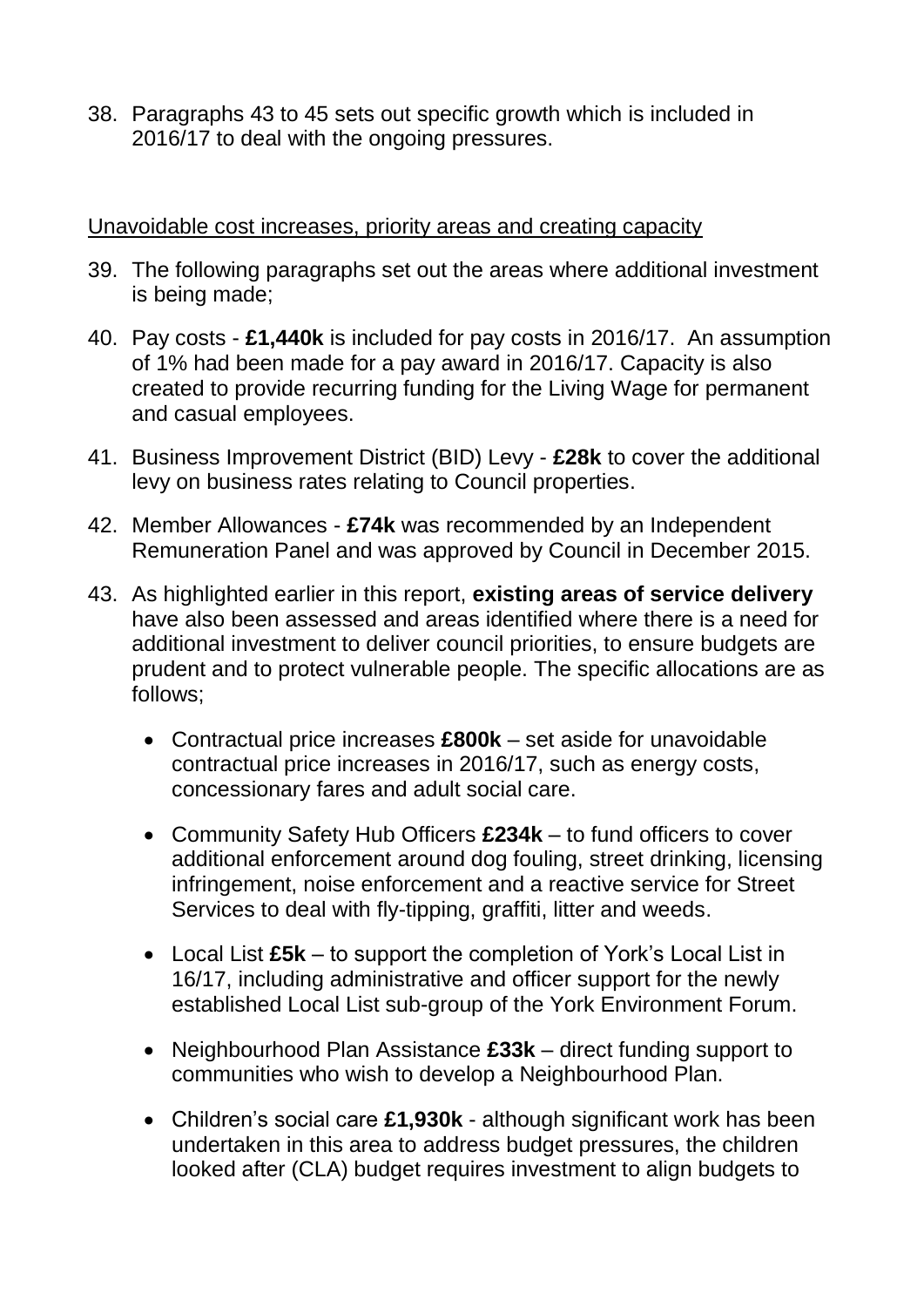actual spend as identified on the budget monitoring report elsewhere on this agenda.

- Mental Health Services **£100k** additional investment in mental health services.
- Adult social care **£788k** budget pressures identified in 2015/16 require further investment in this area, as identified in the budget monitoring report elsewhere on this agenda. Haisthorpe House residential home requires additional investment of £388k to ensure adequate standards for vulnerable residents. The Whittlestone legal judgement has resulted in a £400k projected increase in costs in supported living schemes.
- 44. There is no growth this year in respect of the impact of the capital programme. The overall growth in the capital programme proposed, combined with low interest rates, and the updated capital programme position, means that a reduction of £250k is proposed as a corporate saving.

#### One off Investment

- 45. In addition to the ongoing expenditure pressures set out above one off growth totalling £480k is required. This will be funded from New Homes Bonus grant.
	- Local Plan **£350k** Work on the Local Plan will be ongoing in 2016/17 and therefore additional budget of £350k is required to support delivery.
	- Drainage Strategic Flood Risk Assessment **£60k**  To comply with the national Planning Framework Policy a review and update is required.
	- Increase in Contingency **£70k** Due to potential costs arising due to flooding, and risks associated with adult care funding, it is appropriate to provide an increased contingency as a one off supplement for 16/17. This is critical in terms of the setting of a prudent budget. This will increase the contingency from £449k to £519k.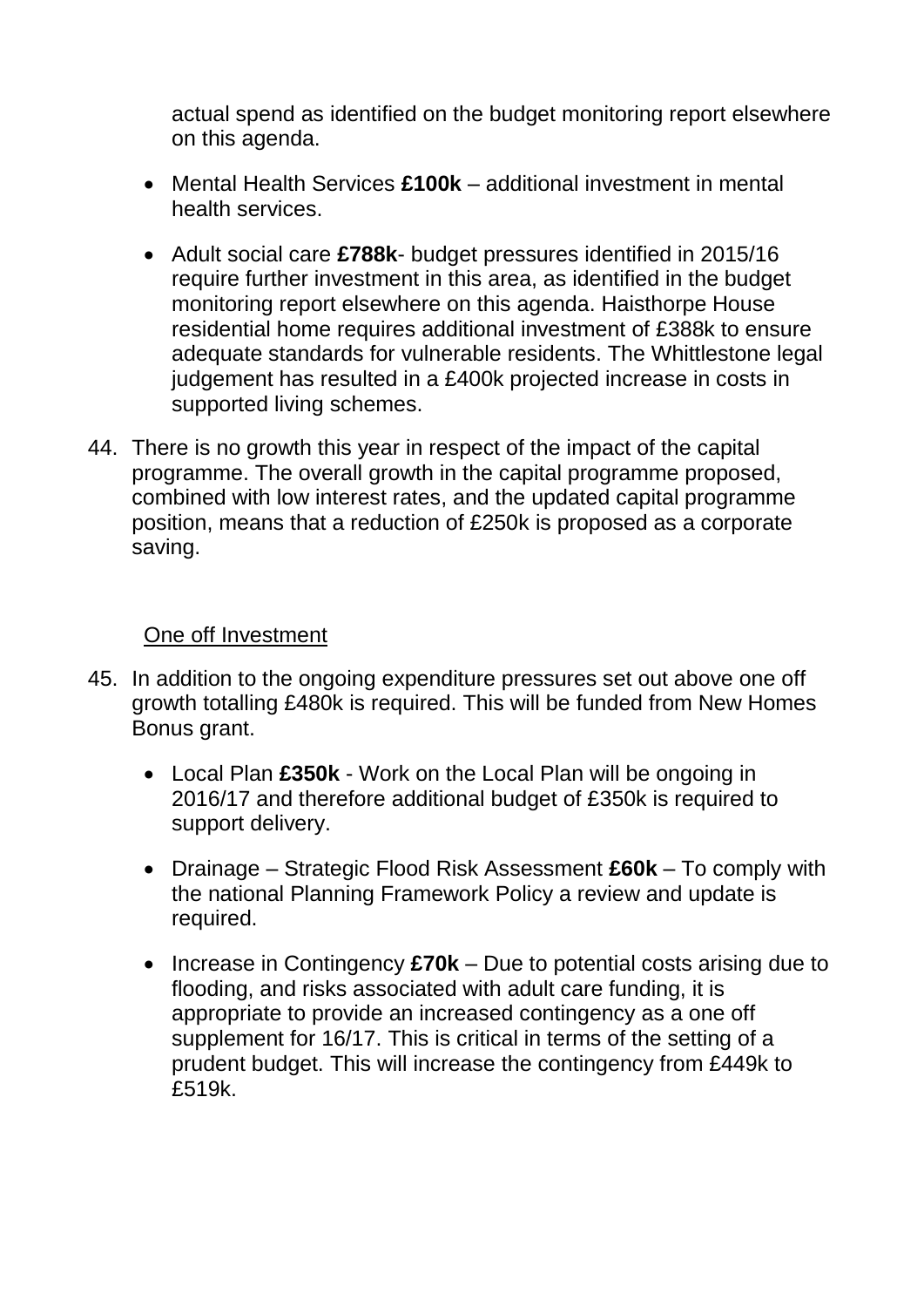## Expenditure Pressures Summary

46. The expenditure pressures described above are set out in the following table;

|                                      | 2016/17 |
|--------------------------------------|---------|
| <b>Expenditure Pressures</b>         | £'000   |
| Unavoidable cost increases, priority |         |
| areas and creating capacity          |         |
| - Pay Costs                          | 1,440   |
| - Prices Contingency                 | 800     |
| - Business Improvement District      | 28      |
| - Members Allowances                 | 74      |
| - Winter Maintenance                 | 115     |
| - Local List                         | 5       |
| - Neighbourhood Plan Assistance      | 33      |
| - Community Safety Hub Officers      | 234     |
| - Mental Health                      | 100     |
| 15/16 Expenditure Pressures          |         |
| - Children's Social Care             | 1,930   |
| - Adult Social Care                  | 788     |
| One off Investment                   |         |
| - Local Plan                         | 350     |
| - Drainage                           | 60      |
| - Contingency                        | 70      |
| <b>Total Expenditure Changes</b>     | 6,027   |

Table 1 – Summary of expenditure pressures

## Grant Funding Changes

- 47. Table 2 shows the components that make up the Council"s change in grant funding.
- 48. The first line of Table 2 shows the £6.049m reduction in SFA that the council will receive from central government as part of its continued programme of Local Government funding cuts. SFA comprises RSG and a business rates baseline. The 2016/17 figures can be assumed to be the final figure and is inclusive of a 2% RPI uplift in the business rates baseline.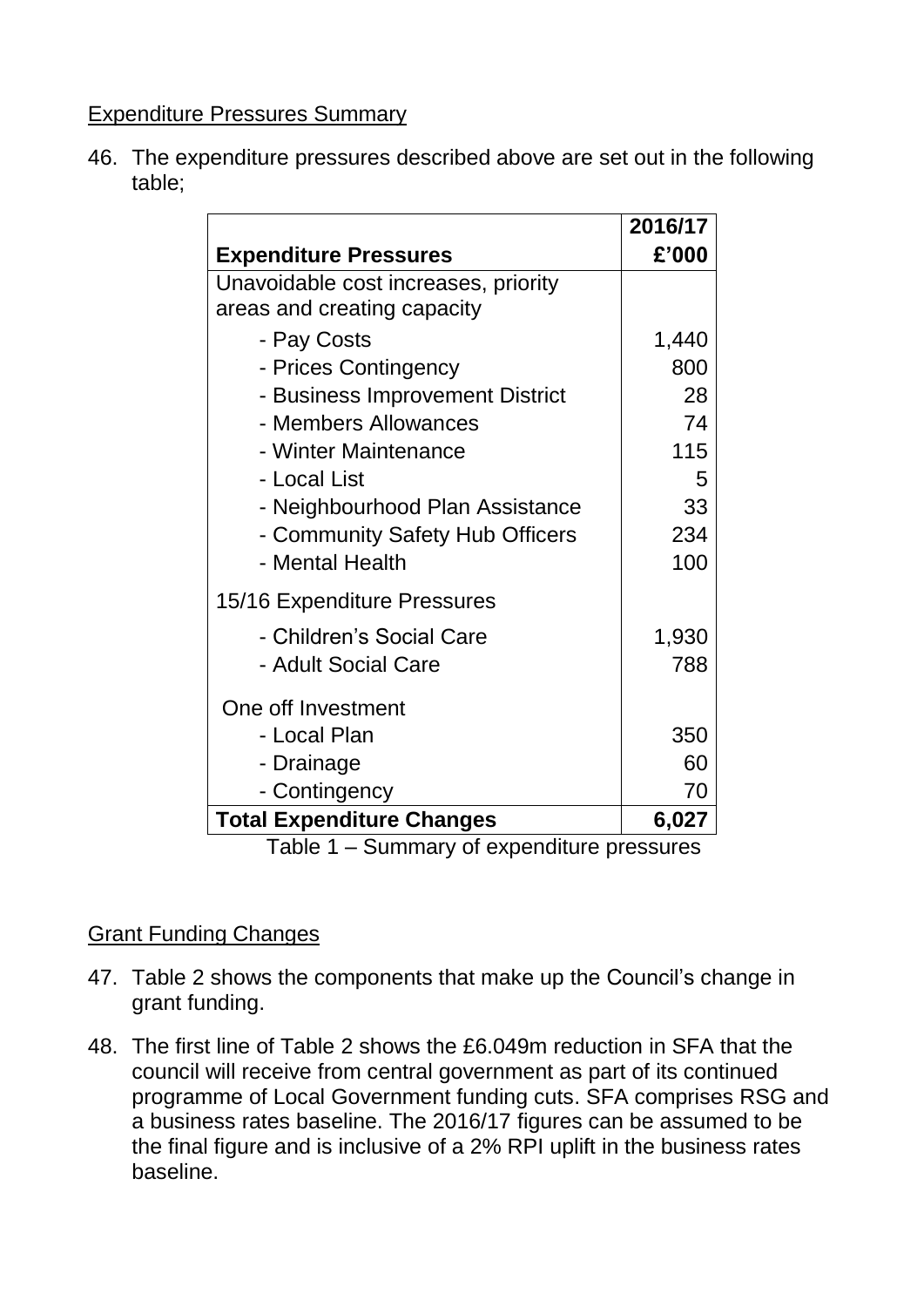- 49. The second line of Table 2 shows a further reduction in funding as a result of the Government"s inclusion of some specific grants into the SFA settlement. This figure includes £787k Council Tax Freeze grant and £1.1m Care Act Funding, which is now included in the SFA settlement in 2016/17.
- 50. The third line of Table 2 shows the loss in other specific grants. The most significant reduction in specific grants will be applied to Public Health Grant, estimated at £600k. There is a reduction of £268k to Education Services Grant which funds central services provided to schools. In total, specific grants are estimated to reduce by £868k in 2016/17.
- 51. In summary, for 2016/17 the council has reduced grant funding available of £8,844k compared to that received in 2015/16.

|                                                   | 2016/17 |
|---------------------------------------------------|---------|
| <b>Funding Changes</b>                            | £'000   |
| - Reduction in SFA                                | 6,049   |
| - Reduction in SFA - inclusion of specific grants | 1,927   |
| - Reduction in specific grants                    | 868     |
| <b>Net Funding Changes</b>                        | 8,844   |
|                                                   |         |

Table 2 – Grant Funding changes

## Council Tax Funding Changes

- 52. Table 3 shows the net changes to council tax funding.
- 53. The first line in Table 3 shows the 3% increase in council tax which will generate additional income of £2.2m on the existing taxbase.
- 54. A further £2.2m council tax is generated due to an increase in taxbase as shown in the second line of Table 3. The taxbase is calculated by the Director of CBSS each year and represents the total number of Band D equivalent properties in the city. In 2016/17, this has grown by approximately 1,800 properties due to a number of factors including new homes and changing patterns in the number and types of discounts taxpayers are able to receive or apply for.
- 55. The third line is the collection fund surplus from 2015/16 of £1.633m, relating to council tax. The council tax collection fund surplus for the full year 2015/16 is estimated on 15 January 2016, based on current year actual figures. The surplus is a result of an increase in taxbase,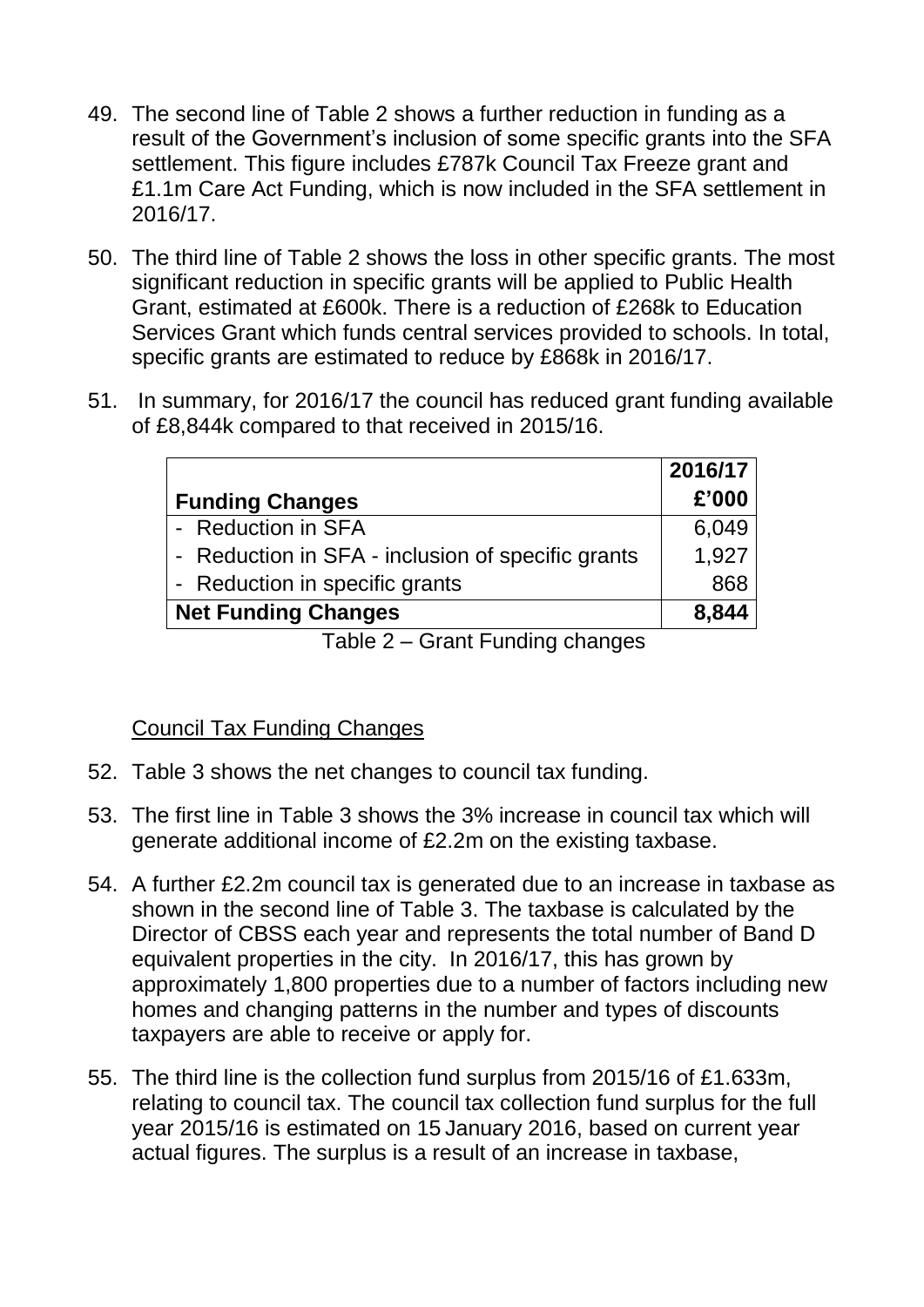compared to estimates made last year. The collection fund surplus is only available as one off funding.

56. In summary the Table 3 shows an estimated £6.0m additional income from Council Tax in 2016/17.

|                                | 2016/17  |
|--------------------------------|----------|
| <b>Council Tax</b>             | £'000    |
| - 3% increase in charge        | $-2,182$ |
| - Increase in taxbase          | $-2,154$ |
| - Collection Fund Surplus      | $-1,633$ |
| <b>Net Council Tax Changes</b> | $-5.969$ |

Table 3 – Council Tax Funding changes

#### Business Rates Income

- 57. Table 4 shows £1m retained income from the localisation of business rates, based on estimated growth in 2016/17. Members are reminded that of every pound of business rates growth, the council only keeps c.25.5p after shares have been paid to Central Government and the Leeds City Region business rates pool.
- 58. The Government have confirmed that Council"s will be able to keep a greater share of Business Rates in the future, although this does not come into effect until after 2016/17. This is covered in further detail later in the report.

|                              | 2016/17  |
|------------------------------|----------|
| <b>Business Rates Income</b> | £'000    |
| - Business Rates Growth      | $-1,000$ |
| <b>Change in income</b>      | $-1,000$ |

Table 4 –Changes in Business Rates Income

#### Savings Proposals

59. Directorates have identified over £6.2m to contribute towards the 2016/17 savings target in addition to a corporate saving of £250k. These proposals, outlined in annex 2, include increases in income, reductions in administration costs and removal of vacant posts.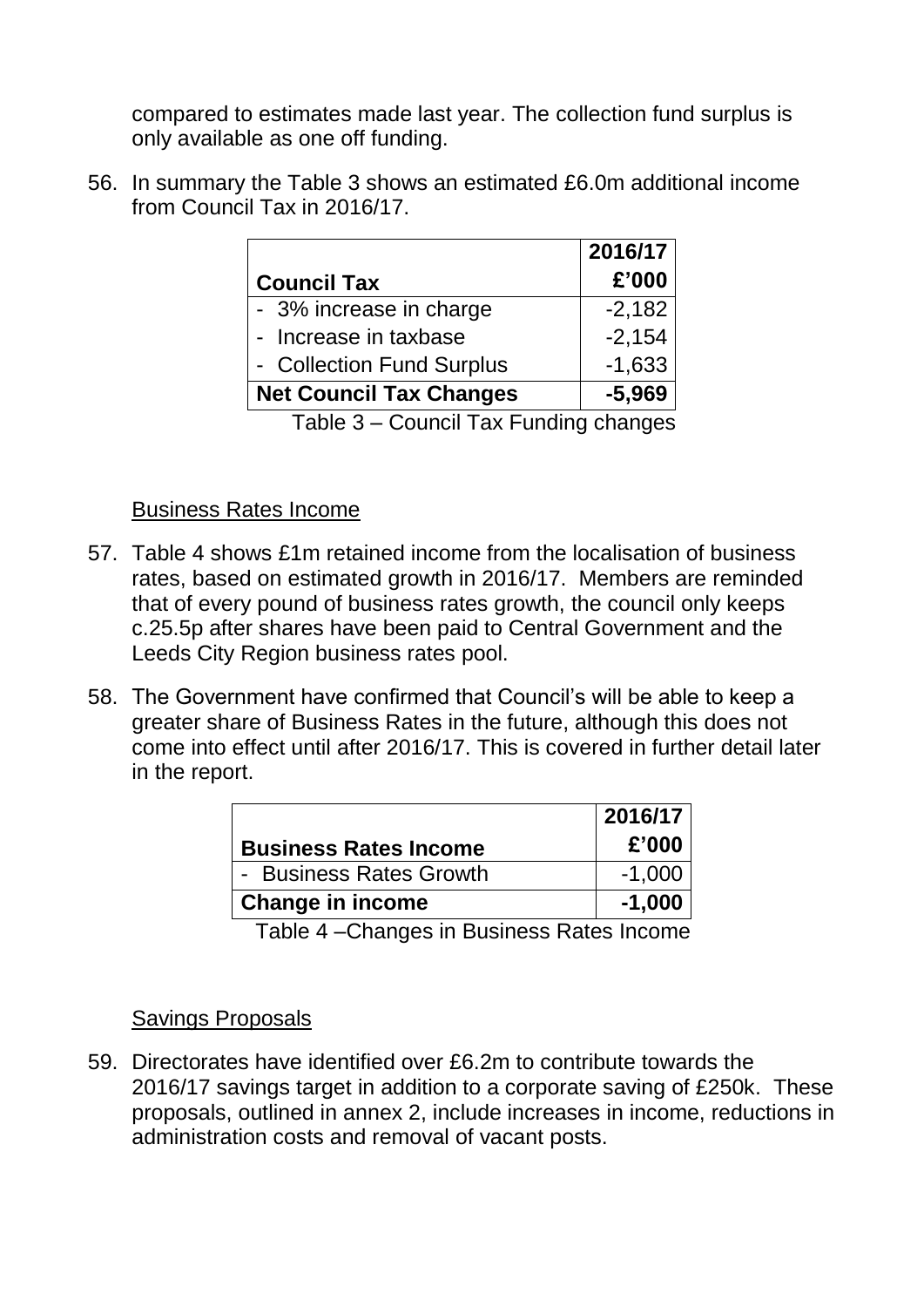- 60. The savings proposals included in annex 2 provide the details of the 2016/17 impact totalling £6.5m, which in some cases is a part year effect. The second column (17/18 impact) includes the remaining saving to be achieved based on the acceptance of savings proposals recommended in this budget. The Total savings column highlights the cumulative saving over years 2016/17 to 2017/18 for savings proposals approved in this budget.
- 61. Table 5 summarises the 2016/17 savings to be delivered by each directorate and corporate services.

|                                             | 2016/17  |
|---------------------------------------------|----------|
| <b>Savings</b>                              | £'000    |
| - Children's Services, Education and Skills | $-1,315$ |
| - City and Environmental Services           | $-559$   |
| - Communities and Neighbourhoods            | $-1,518$ |
| - Customer and Business Support Services    | $-1,406$ |
| - Adult Social Care                         | $-1,135$ |
| - Office of the Chief Executive             | $-300$   |
| - Corporate                                 | $-250$   |
| <b>Total Savings Changes</b>                | $-6,483$ |

Table 5 –2016/17 Savings Proposals

New Homes Bonus (NHB) Grant

- 62. The New Homes Bonus was introduced to provide an incentive for local authorities to encourage housing growth in their areas. NHB funding is currently provided over a 6 year period and is not ring fenced.
- 63. A further round of funding was announced in December 2015, totalling £1,030k per annum. The total funding available in 2016/17 is £4.6m. £3.2m of NHB funding is already allocated as determined by previous Council decisions. These are set out in Table 6 below.
- 64. There is a £1.9m contribution to various schemes within the EIF programme. There are no further allocations to the EIF programme in 2017/18.
- 65. An allocation of £1.3m was agreed by Council in July 2015 to fund budget amendments. This included ensuring there was no further charging for green bins and increased investment in community centres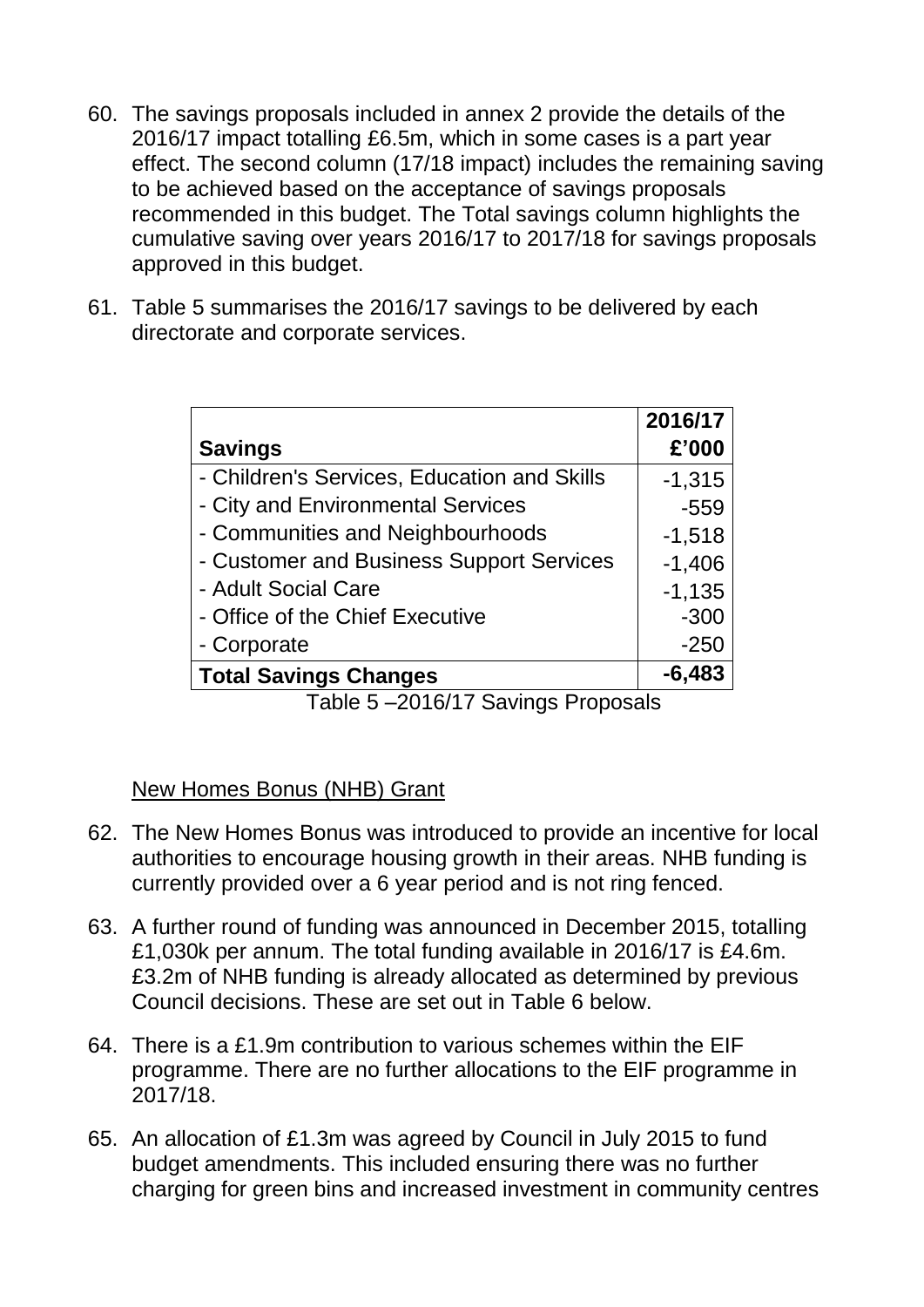and ward grants. The majority of this funding will be required on an ongoing basis. Council have also previously approved a sum of £1.5m over a 5 year period towards support for Yearsley Pool, however this will not be required in 2016/17.

- 66. It is proposed that a further £1.349m of NHB funding will be used to fund ongoing expenditure in 2016/17. The remaining £70k is allocated to fund a one off increase in contingency. This will be used to fund the cost of the flood enquiry and other unbudgeted costs arising from flood related issues. Further details of the contingency budget are provided in paragraphs 88 and 89.
- 67. As set out in paragraph 95, consultation is currently underway to change the operation of New Homes Bonus funding from 2017/18. Should the operation or value of NHB grant change significantly, the funding of ongoing expenditure will be subject to further consideration. Any such change is likely to be implemented alongside other changes, such as a greater retention of business rates.

| <b>New Homes Bonus</b>                           | £'000    |
|--------------------------------------------------|----------|
| - Total available 2016/17                        | 4,648    |
| - Previous Council Decisions                     |          |
| <b>Funding EIF schemes</b>                       | $-1,865$ |
| <b>July 2015 Budget Amendments</b>               | $-1,364$ |
| - Allocated in this budget (ongoing expenditure) | $-1,349$ |
| - Allocated in this budget (one off)             | $-70$    |
| <b>NHB</b> remaining                             |          |
| Now Homes Popus Eunding<br>エっトー ピ                |          |

Table 6 – New Homes Bonus Funding

#### Net Budget Composition

68. Taking into account funding changes summarised in Table 2 and 3, Table 7 below summarises the funding available from council tax, government funding and business rates for 2016/17.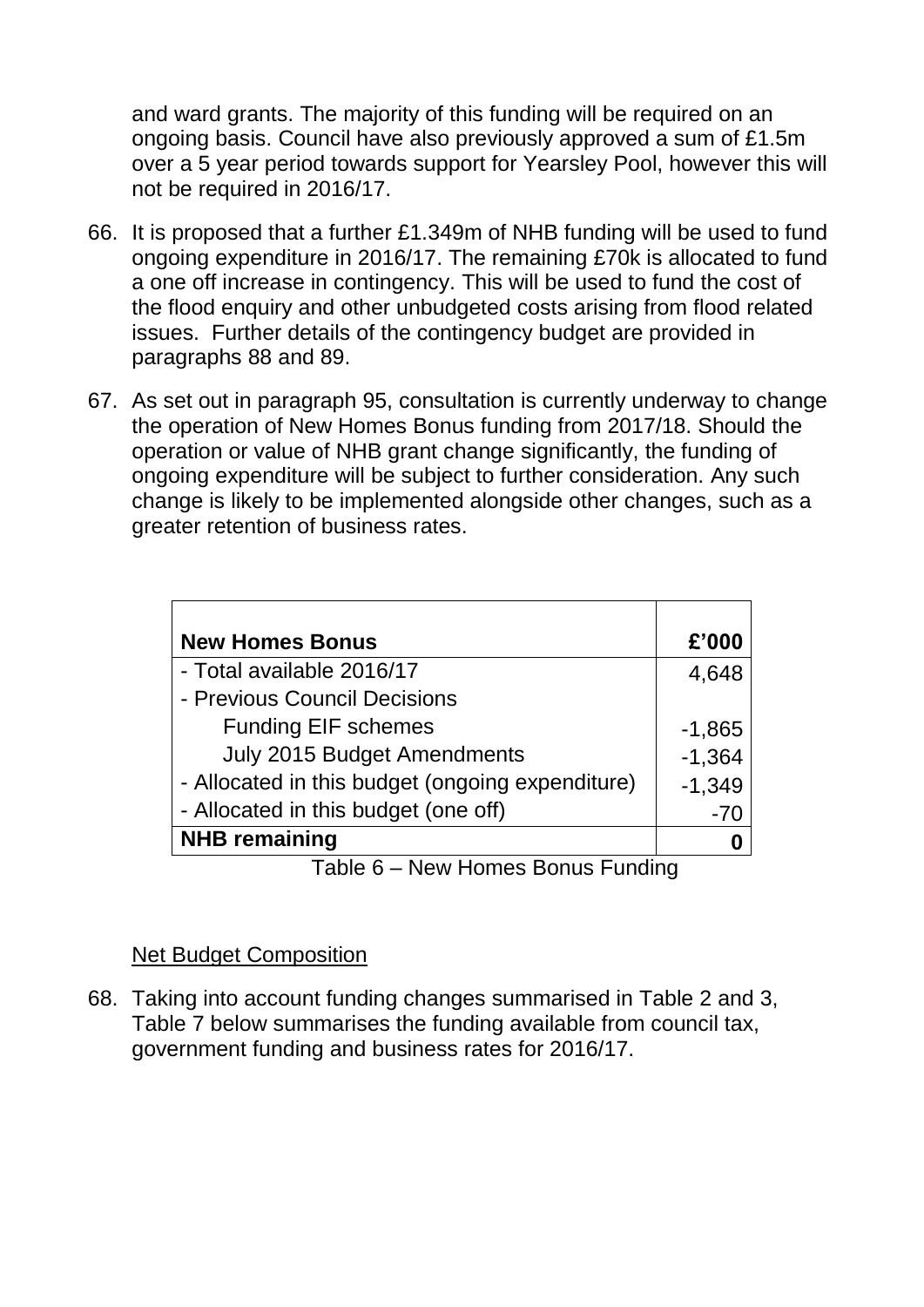|                                | 2016/17 |
|--------------------------------|---------|
|                                | £'000   |
| <b>Council Tax</b>             | 77,072  |
| <b>Collection Fund Surplus</b> | 1,633   |
| <b>RSG</b>                     | 14,892  |
| <b>Business Rates Baseline</b> | 24,303  |
| <b>Total Net Budget</b>        | 117,900 |

Table 7 – Net budget composition for 2016/17

## **Summary of Budget Changes**

69. The following table shows the budget position after taking account of the expenditure and funding changes outlined.

|                                               | 2016/17  |
|-----------------------------------------------|----------|
| <b>Summary</b>                                | £'000    |
|                                               |          |
| Total expenditure pressures (Table 1)         | 6,027    |
| Total net funding changes (Table 2)           | 8,844    |
| Total changes in council tax (Table 3)        | $-5,969$ |
| Total changes in other income (Table 4)       | $-1,000$ |
| Total savings and income generation (Table 5) | $-6,483$ |
| New Homes Bonus funding (Table 6)             | $-1,349$ |
| New Homes Bonus funding (Table 6)             | $-70$    |
|                                               |          |
| <b>Budget gap</b>                             |          |
| Rudget position summary<br>Tahla R            |          |

Table 8 – Budget position summary

## **Fees and charges**

70. Detailed proposals for any changes to fees and charges are attached at annex 4. The proposals have taken account of such factors as current consumer price indices, possible impact on customer numbers, knowledge of business and current market conditions and benchmarking exercises. Any increased income from this review of charges is included within the overall list of savings attached at annex 2.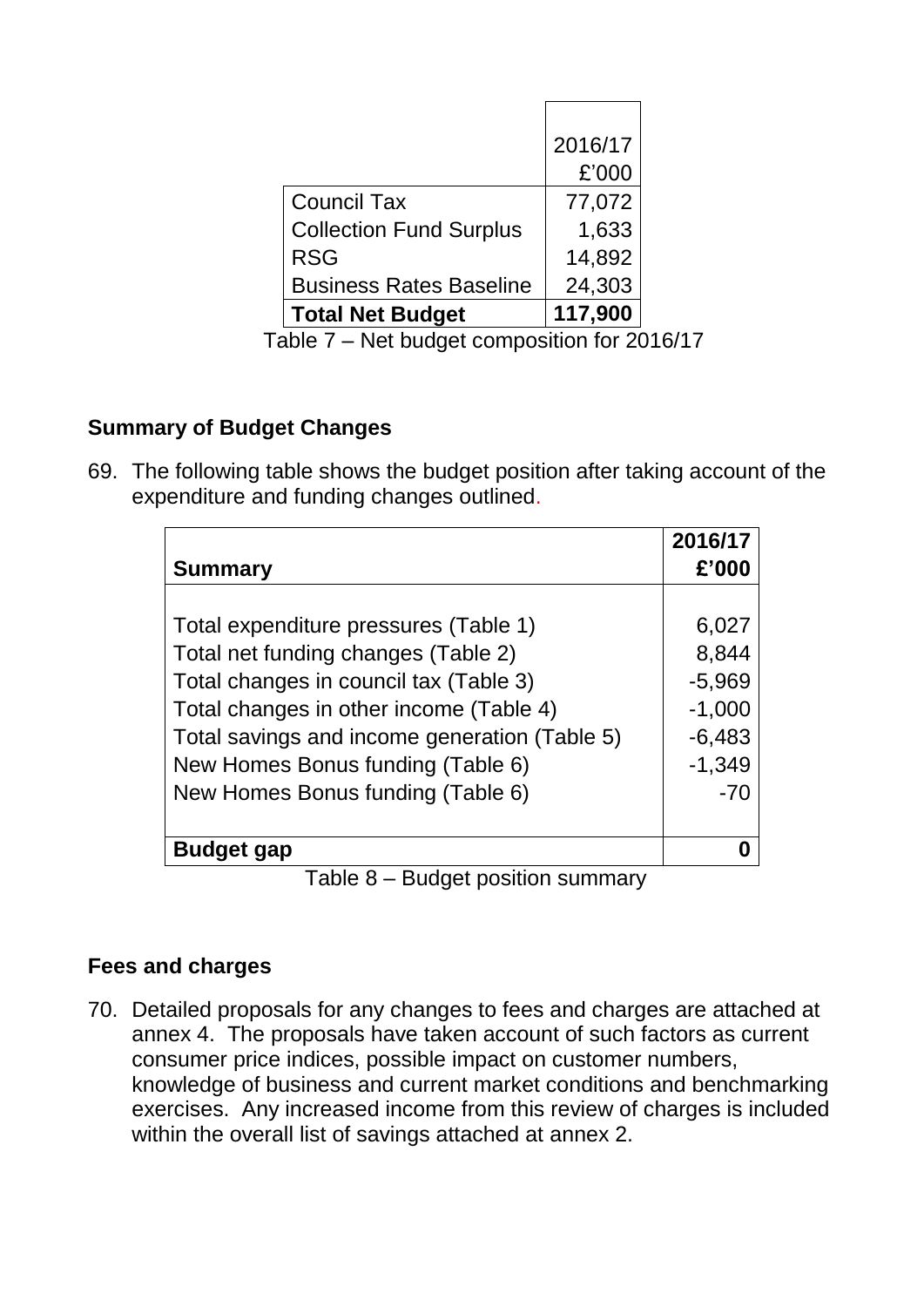71. One of the major areas of income generated is from car parking fees and charges. Car parking charges for off street and on street parking are, in the main, being frozen. It should be noted that there is a proposed fee increase for parking scratchcard provision to hotels to bring the charge more in line with general parking charges, although still at a competitive price to avoid a detrimental impact on hoteliers.

#### **Council Tax and the Collection Fund**

- 72. The council tax referendum limit remains at 2%. Local authorities with responsibilities for adult social care have been given the flexibility to charge a further 2% in addition to the 2% referendum threshold. The additional 2% must be used entirely to fund adult social care.
- 73. Should local authorities decide to take up the offer to charge the adult social care precept they are required to provide certain information to the government and undertake a number of actions.
- 74. There will not be a Council Tax Freeze Grant available in 2016/17. Council Tax freeze grant relating to 2015/16 is now included in the SFA.
- 75. The existing components of the current (2015/16) band D council tax for a CYC resident are shown in Table 9 below. It should be noted that these figures exclude parish precepts which are an additional charge in some areas.

| City of York Council                    | 1,165.54 |
|-----------------------------------------|----------|
| <b>North Yorkshire Police Authority</b> | 212.77   |
| <b>North Yorkshire Fire Authority</b>   | 64.59    |
| <b>TOTAL</b>                            | 1,442.90 |
| $T>0$ , Make Un of 2015/16 Council Toy  |          |

Table 9 - Make Up of 2015/16 Council Tax

- 76. As referred to earlier in this report, the recommendation made in these papers is that from April 2016 the CYC element of the council tax will increase by 3%. This includes a 2% element relating to the social care precept will be used entirely to fund adult social care.
- 77. The collection fund is the ring-fenced account where all council tax is credited. This account can either be in surplus or deficit at the year-end, depending on whether the authority has managed to collect more or less than it originally anticipated and the growth in property numbers. This year, the CYC element of the council tax surplus is estimated to be £1.633m and this is included in the budget assumptions.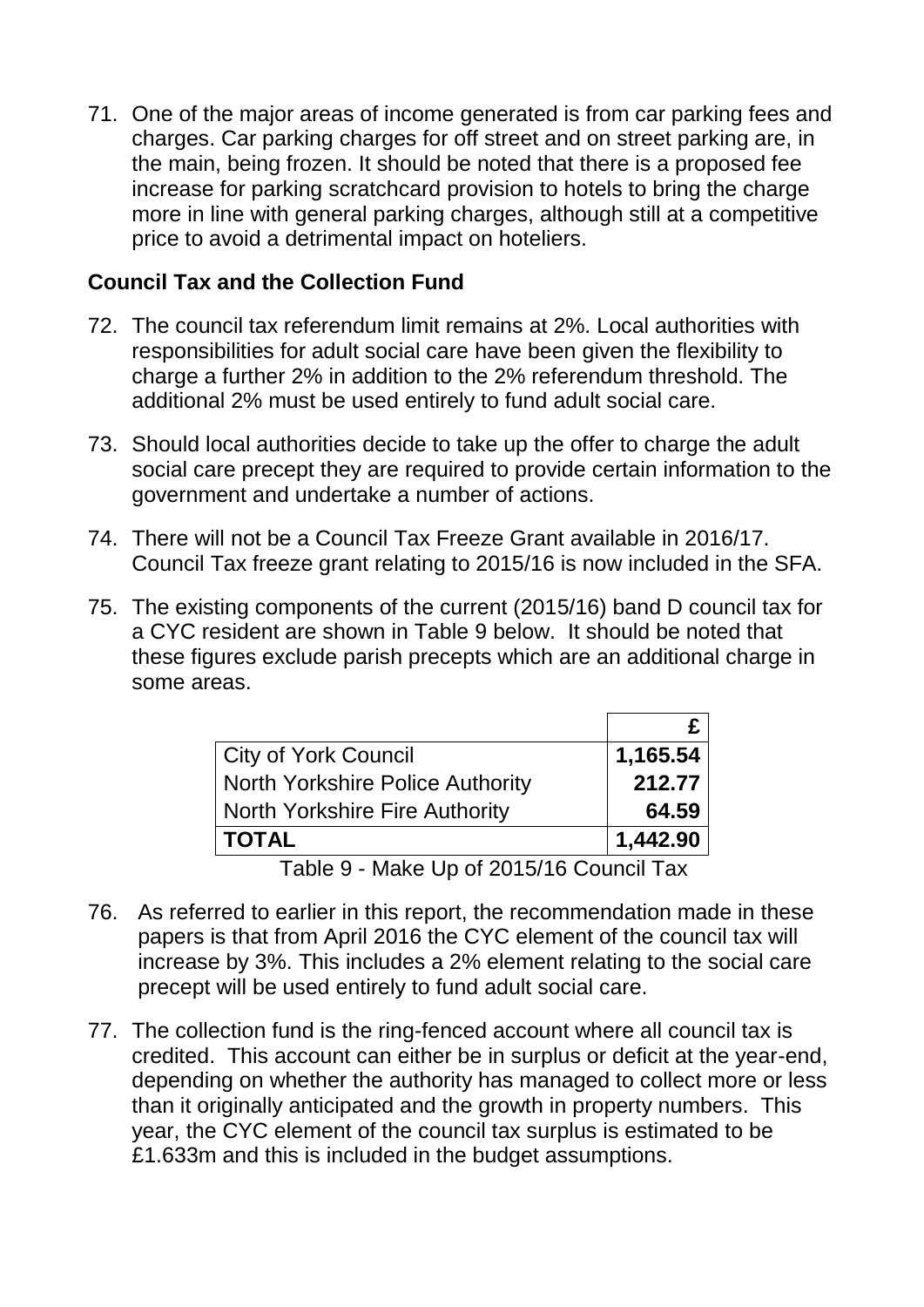## **Precepts**

- 78. In addition to the council tax to be charged by the City of York, the overall charge must include the precepts from the North Yorkshire Police, Fire Authority and parish councils. Due to the timing of this report these precepts are not yet available but will be included in the report which is considered by full Council on 25 February.
- 79. Table 10 demonstrates both the cash and percentage increase in 2015/16 for these which resulted in a total band D council tax for a York property of £1,442.90.

|              | 2014/15  | 2015/16  |                                |          |  |  |
|--------------|----------|----------|--------------------------------|----------|--|--|
|              | Charge   | Increase | <b>Council Tax</b><br>Increase |          |  |  |
|              | (£)      | (£)      | (% )                           | (£)      |  |  |
| <b>CYC</b>   | 1,165.54 | 0.00     | $0\%$                          | 1,165.54 |  |  |
| Police       | 208.62   | 4.15     | 1.99%                          | 212.77   |  |  |
| <b>Fire</b>  | 63.33    | 1.26     | 1.99%                          | 64.59    |  |  |
| <b>Total</b> | 1,437.49 | 5.41     | 0.38%                          | 1,442.90 |  |  |

Table 10 – Headline 2015/16 Council Tax Figures for City of York Area

80. There are 31 parish councils within the City of York Council area. It should be noted that the council will provide each parish with a support grant to ensure that they do not experience any loss on their equivalent funding as a result of changes due to the localisation of council tax support.

## **National Non Domestic Rates (NNDR)**

- 81. In April 2015 the two NNDR multipliers were 49.3p in the pound for normal properties and 48.0p in the pound for smaller properties (based upon the total rateable values of all properties held by a single owner). It has been provisionally announced that in April 2016 the multipliers will increase to 49.7p and 48.4p (by 0.8%) respectively.
- 82. The council is projecting provisional business rates income in 2016/17 of £102.649m, as well as retained growth of £1m above its business rates baseline.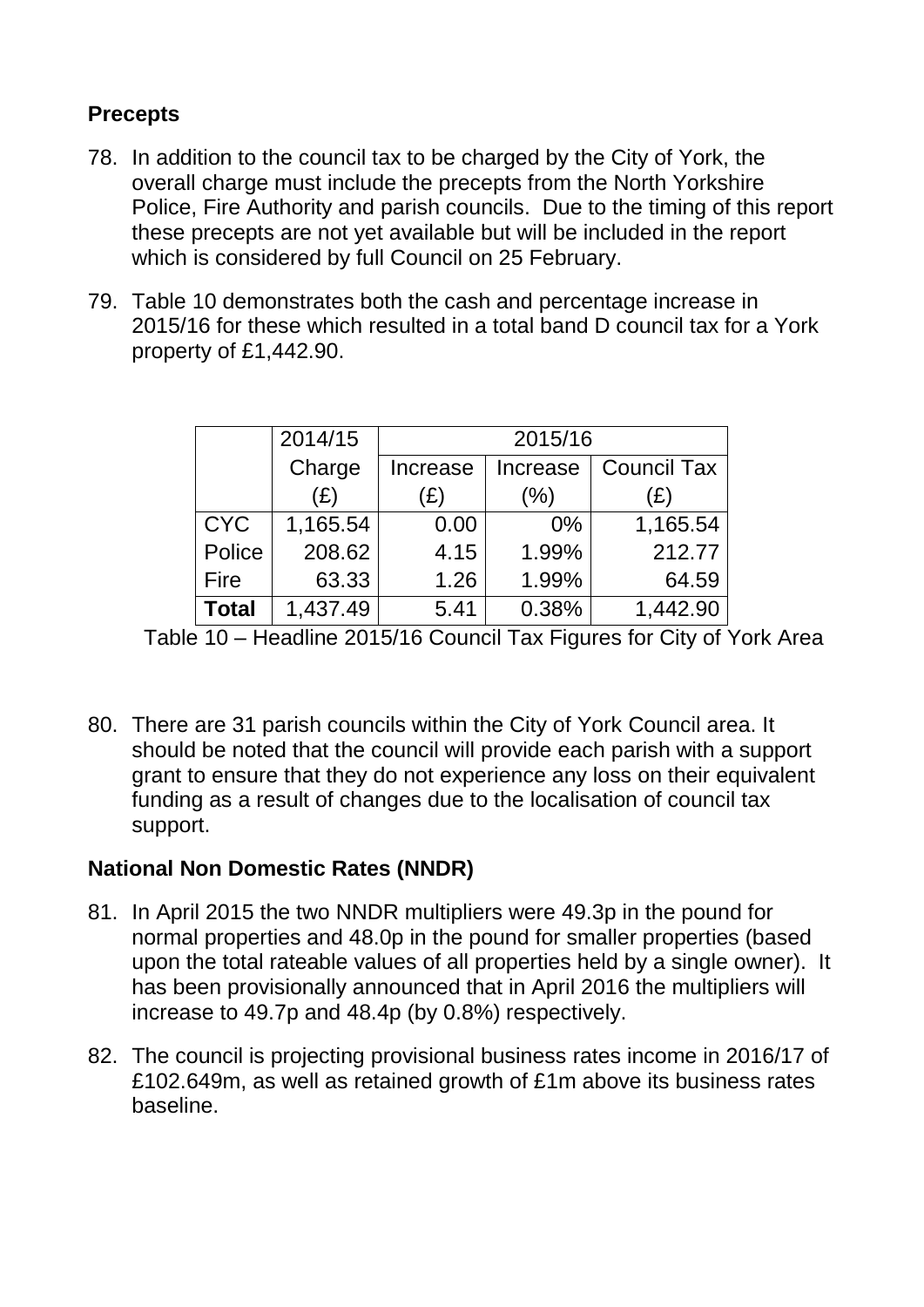# **Leeds City Region (LCR) Pool**

- 83. The Business Rates Retention scheme allows groups of authorities to join together to form business rates pools. Pooling allows groups of "tariff" and "top-up" authorities to gain financial advantage by enabling levy payments to be paid to the pool rather than central government. City of York Council will continue its membership of the Leeds City Region Business Rates pool in 2016/17.
- 84. The estimated amount available for distribution from 2015/16 growth is £4.1m which is expected to be used to support Economic Development projects. It should be noted that under proposals for local authorities to retain a greater proportion of business rates, the benefits of remaining in a regional pool may be significantly reduced.

#### **Reserves and Contingency**

85. Table 11 shows the position on the general fund reserve which, it is anticipated, will be £6.896m by the end of 2015/16. The projected reserves at the end of 2015/16 are based on the assumption that Members agree no usage of reserves in 2015/16 as part of the final recommendations to Council. It should be noted that the figures below also assume that there will be no requirement to fund an overspend against the 2015/16 budget.

|                                         | 2015/16<br><b>Projected</b><br>Out-turn<br>£'000 | 2016/17<br><b>Budget</b><br>£'000 |
|-----------------------------------------|--------------------------------------------------|-----------------------------------|
| <b>General Reserve at start of year</b> | 6,896                                            | 6,896                             |
| In Year use of reserves                 |                                                  |                                   |
| <b>General Reserve at end of year</b>   | 6,896                                            | 6,896                             |
| <b>Prudent minimum reserves</b>         | 6,400                                            | 6,400                             |
| Headroom (+)/Shortfall (-) in Reserves  | 496                                              | 496                               |

Table 11 – Projected General Reserves

86. In line with best practice, the council has undertaken a review of risks and known commitments in order to determine its minimum general reserve level. In considering this, it has been determined by the Director of CBSS that a level of £6.4m remains an appropriate figure. However in light of the risks facing the council, in particular the scale of future reductions on top of those already made, it is considered that headroom should remain above the minimum level. This would then allow, if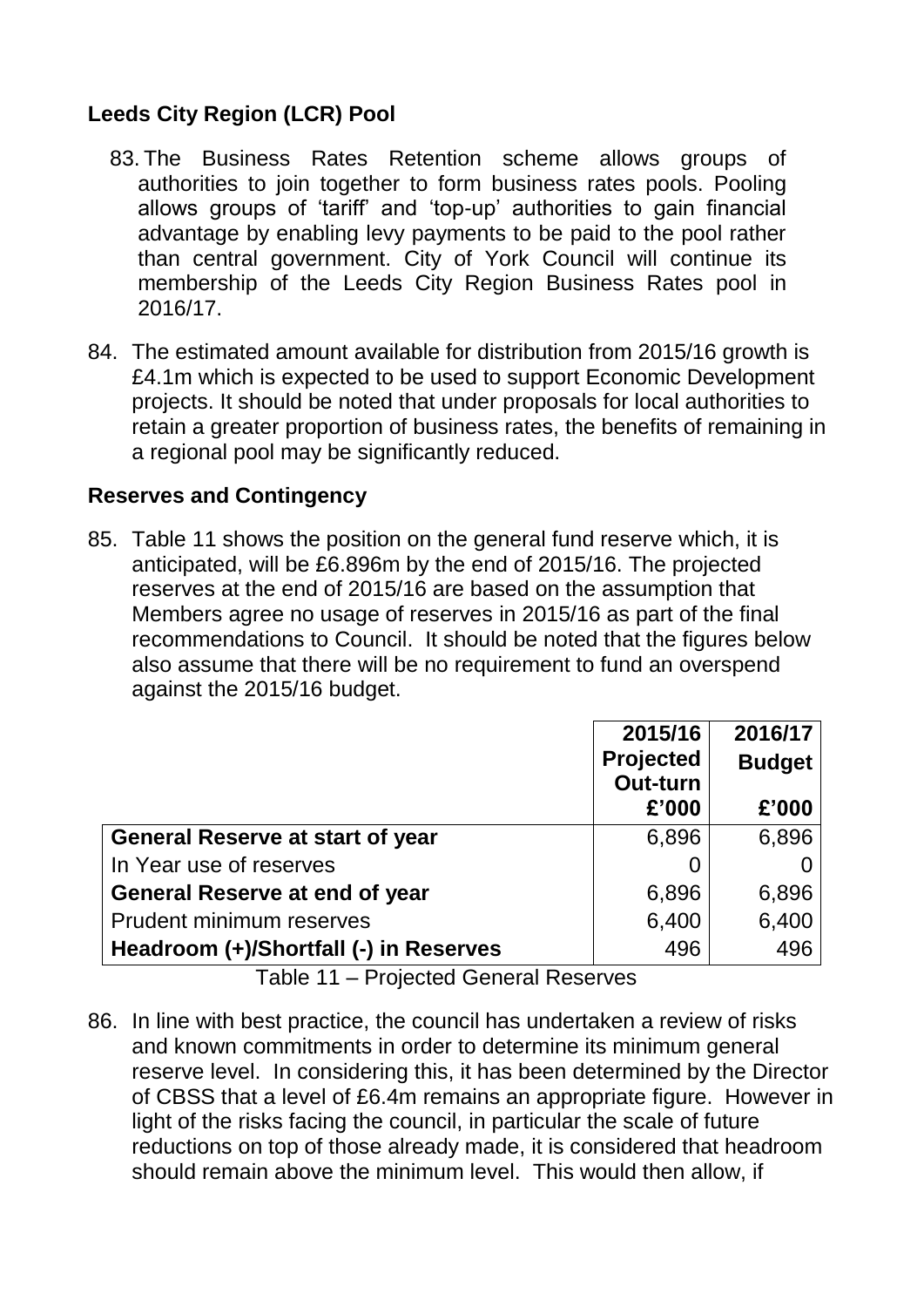needed, a draw on reserves without the immediate breach of the minimum level. If reserves were maintained at minimum levels, any use would immediately require the restatement back to minimum in the following year.

- 87. Taking the above reductions into account, the budgeted level of reserves with £496k headroom above the minimum would be acceptable. This will maintain an element of flexibility which is essential in ensuring prudent financial management.
- 88. In addition to general fund reserves, the budget includes a £449k general contingency. In recent years this has always been required.
- 89. As mentioned earlier in the report, due to potential costs arising due to flooding, and risks associated with adult care funding, it is appropriate to provide an increased contingency as a one off supplement for 16/17. This is critical in terms of the setting of a prudent budget. This will increase the contingency budget from £449k to £519k.

#### **Medium term planning**

#### Comprehensive Spending Review (CSR) 2015

- 90. The CSR 2015 was announced on 25 November which set out government spending plans for the length of this parliament. The key issues are set out below.
- 91. The government confirmed their commitment to achieve a national surplus position by 2019/20. As expected this will result in funding reductions for local government over the next 4 years.
- 92. The CSR confirmed that Revenue Support Grant (RSG) will be phased out by 2019/20 and will be replaced by a system which allows local government to retain 100% of business rates; although a system of tariffs and top ups will remain. Councils will have the power to reduce business rates to boost growth or give elected city region mayors the power to levy a premium on business rates to fund infrastructure projects. This devolved system will be in place by 2019/20 but it is not yet known when this will come into effect or how it will operate. Consultation will take place with local authorities in Summer 2016.
- 93. As part of the funding reform, additional responsibilities will transfer to local government, potentially the administration of housing benefits for pensioners and funding of public health. The announcement to allow council"s greater flexibility in council tax increases as covered in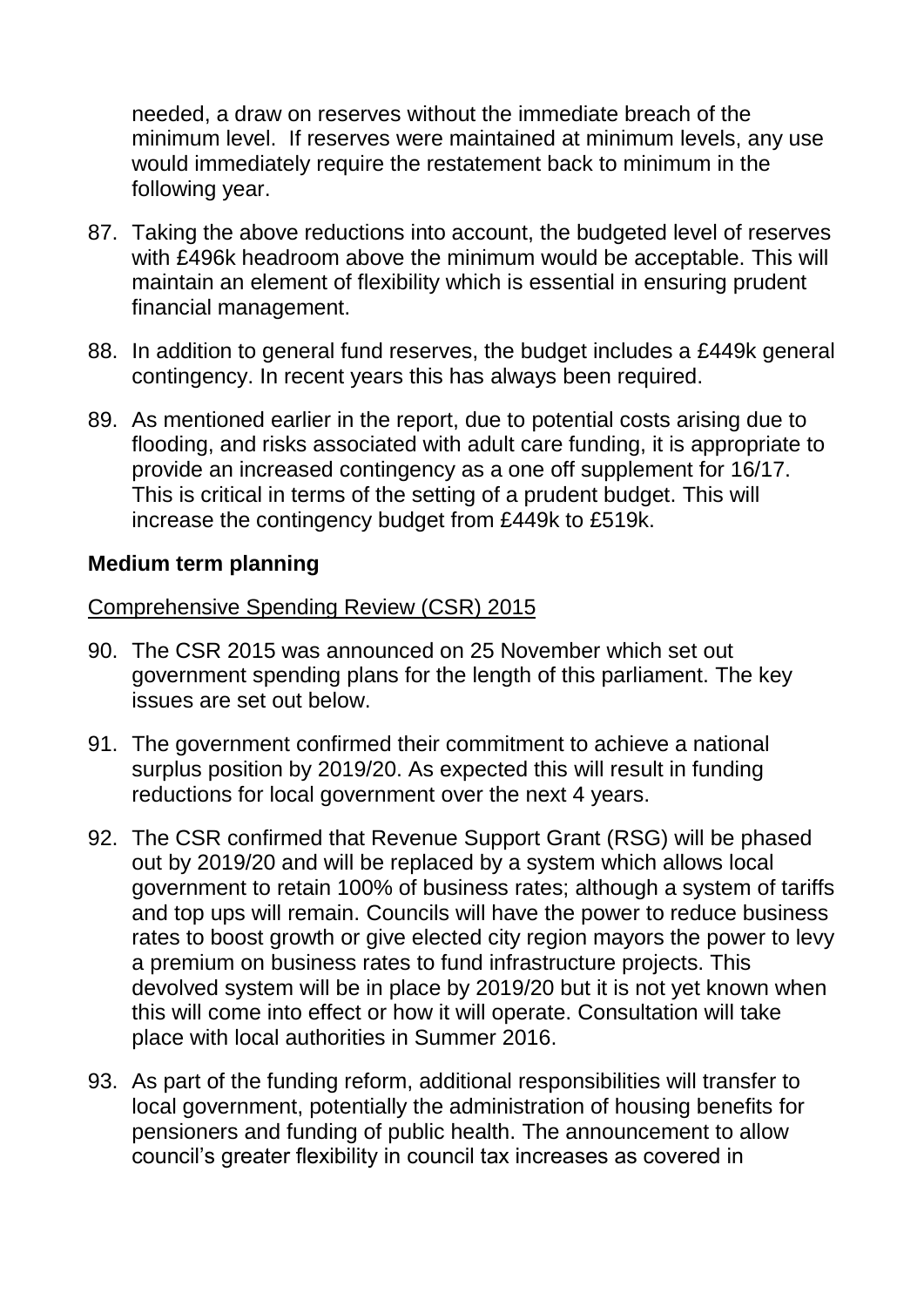paragraph 72 will provide greater freedom to address ongoing pressures in adult social care.

- 94. Additional funding will be available for the Better Care Fund (BCF) by 2019/20 which should increase budget available for adult social care.
- 95. Consultation is currently underway to change the operation of New Homes Bonus (NHB) funding from 2017/18. Funding may reduce from a 6 year to a 4 year period and may also be linked to delivery of a Local Plan. The expectation is that there will be a reduction in NHB of at least £800m nationally to fund social care.
- 96. Local authorities will have the flexibility to spend capital receipts (excluding Right to Buy receipts) from asset sales on the revenue costs of reform projects, subject to certain conditions.

#### Provisional Settlement

- 97. On 17 December the provisional local government settlement was announced which provides provisional figures over the 4 year period from 2016/17.
- 98. Under the current process the government will confirm the 2016/17 figures in early February 2016 and the subsequent years figures remain provisional and are subject to change the following year. In an attempt to improve stability and aid medium term planning the government have offered councils that wish to take it up a 4 year funding settlement if they publish an efficiency plan. However, it is possible that these funding determinations may still be subject to change when the final settlement is announced each year. This initiative is currently under consultation.
- 99. The provisional 4 year settlement indicates a reduction of £19m in SFA over the 4 year period to 2019/20. Until further details emerge in relation to business rates devolution and additional burdens it is difficult to put this figure into context. The scale of savings that will be required in the future will be driven by government funding reductions and the outcomes of the devolution agenda, alongside the extent to which spending pressures affect the council.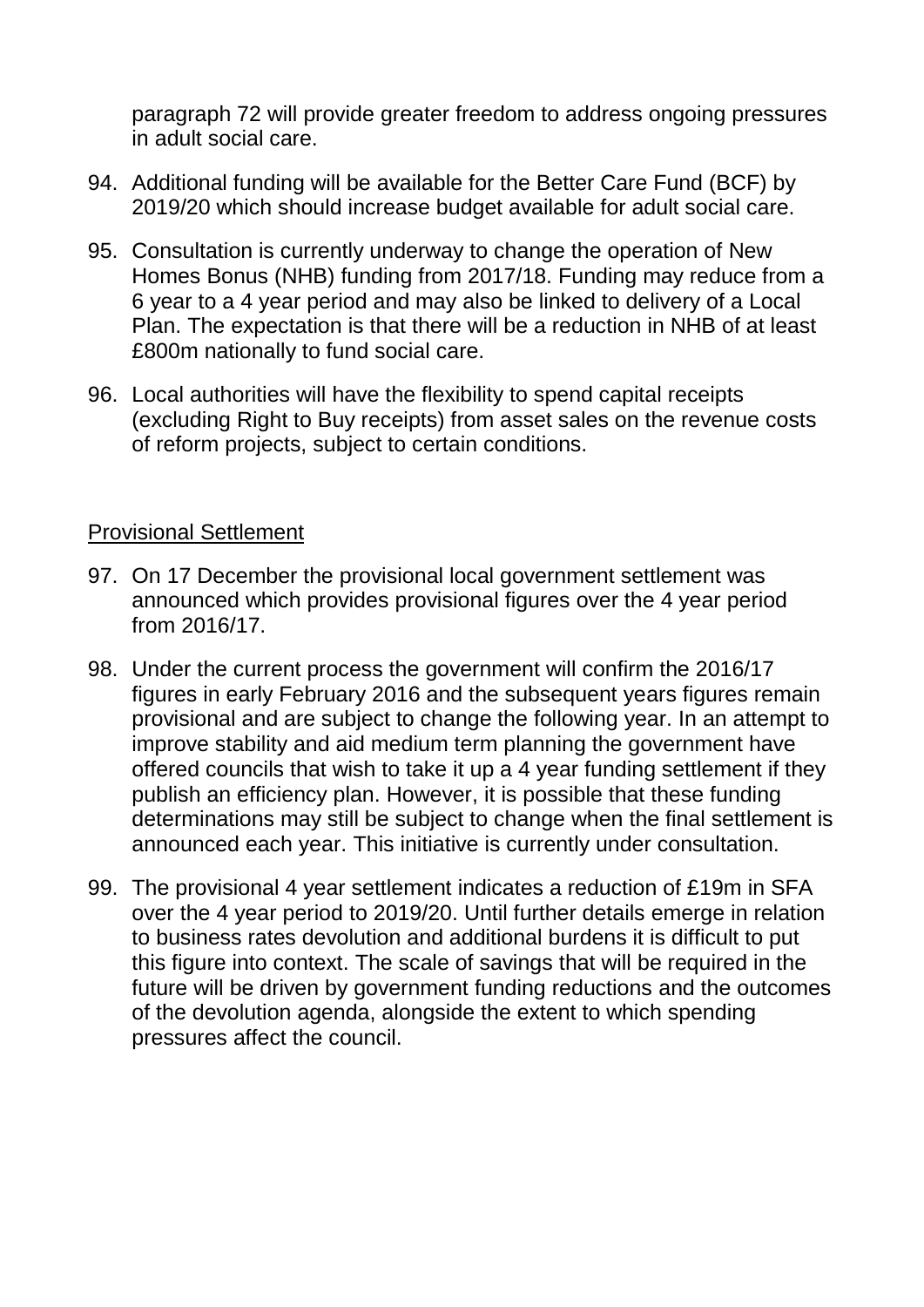100.Table 12 below sets out the provisional settlement from 2016/17 to 2019/20.

|                                | 16/17  | 17/18  | 18/19  | 19/20  |
|--------------------------------|--------|--------|--------|--------|
|                                | £m     | £m     | £m     | £m     |
| <b>RSG</b>                     | 14.892 | 8.580  | 4.934  | 1.947  |
| <b>Business Rates Baseline</b> | 24.303 | 24.781 | 25.512 | 26.327 |
| <b>Total SFA</b>               | 39.195 | 33.360 | 30.446 | 28.274 |

Table 12 – Provisional Settlement figures

## Four Year Strategy and Approach to Savings

- 101.Other factors that will affect the council will include potential increased costs in elderly care, inflationary pressures, implications of the capital programme and the thresholds to increase council tax.
- 102.By 2019/20, the Council will be self funded from council tax and business rates. Therefore, it is critical that the Council continues to support Economic growth, recognising the significant financial benefits in the form of retained business rates, and creation of jobs.
- 103.What is clear however is that further savings will need to be found, as further reductions in overall funding are inevitable. Estimated savings required are in the region of £23m over the period from 2016/17 to 2019/20.
- 104.The financial planning process has considered the scale of the challenge over the next 4 years, and services have been reviewing opportunities for changing the delivery of services
- 105.Annex 3 sets out the strategic direction towards achievement of savings proposals for each directorate over the 4 year period from 2016/17 to 2019/20.This includes the directorate approach to protecting priority areas and the type of savings or efficiencies under consideration for the medium term.
- 106.Specific details of future years (2017/18 onwards) savings proposals will be covered in future budget reports.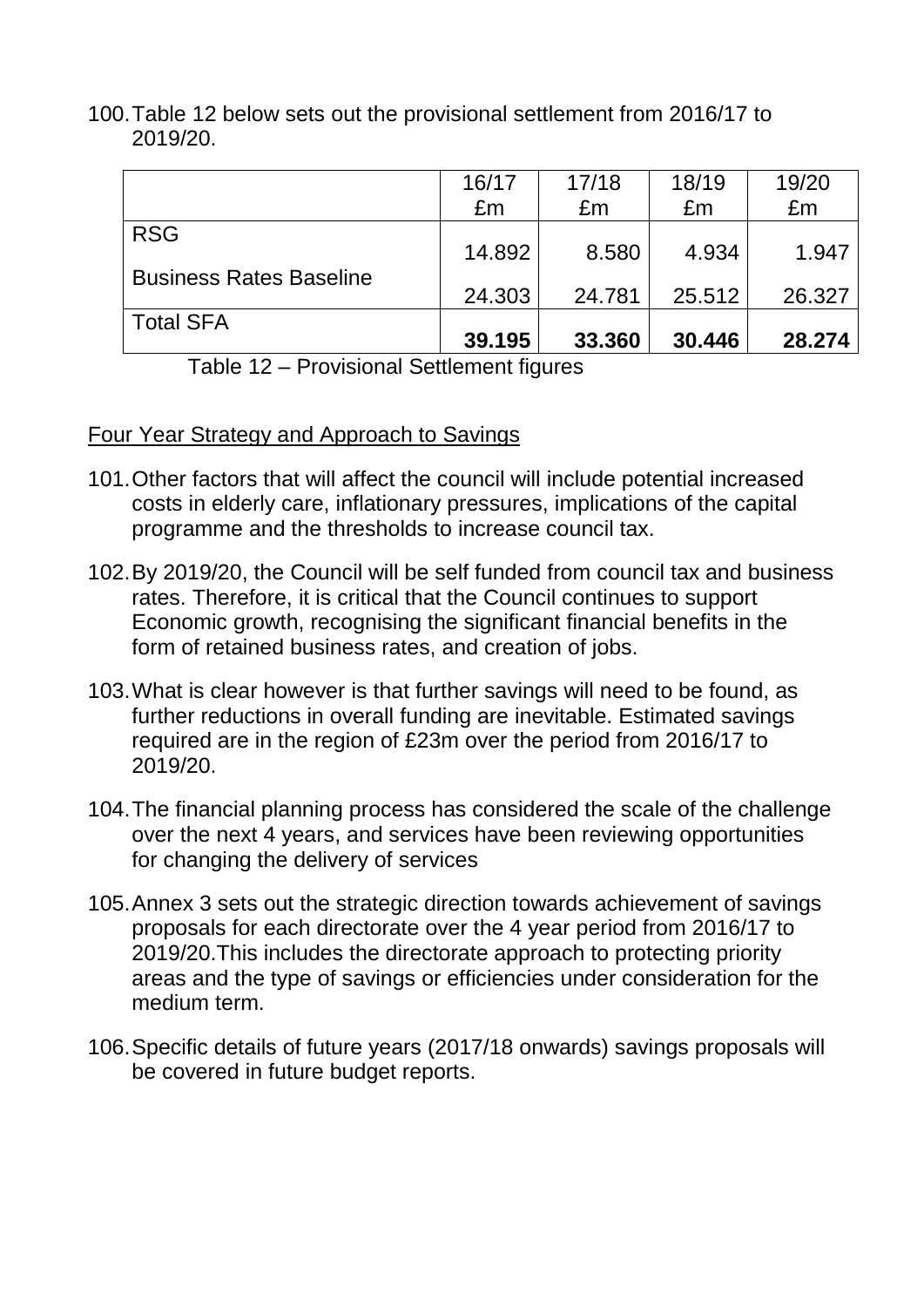# **Housing Revenue Account (HRA)**

#### Budget

- 107.Local Authorities are required, by legislation, to keep a HRA. The Local Government and Housing Act 1989 stated that items of income and expenditure only relating to council housing must be contained within the account. Authorities have a duty to ensure that the HRA balances, to keep the budget under review and to take all reasonable steps to avoid a deficit.
- 108.The HRA budget at annex 5 results in an in-year surplus of £3,683k. Together with the budgeted brought forward working balance of £17,152k this leaves a working balance of £20,835k on the account. This balance is in line with that forecast in the HRA business plan and is committed towards the repayment of the debt allocation taken on through self-financing. The longer term forecast for the HRA is considered elsewhere on the agenda in the HRA Business Plan report.
- 109.In order to manage the HRA with the reduced levels of income as a result of the rent decreases for the next four years and the increased levels of sales forecast, cost savings totalling £1.5m have been identified. The savings to be achieved in 2016/17 total £560k are detailed in annex 6 of the report.

#### Rent Increase 2016/17

- 110.Since April 2002, the rent increase has been calculated with the key aim of converging rents across all social housing providers whether local authority landlord or other registered provider. This involved a phased change in rents, known as rent restructuring, based on a formula for rent setting created by central government. This government formula rent took account of various factors including the number of bedrooms a property has, property valuation, average earnings and the date at which all rents were expected to converge.
- 111.Central government policy has now changed and rent restructuring has been brought to an end. The subsequent policy of increasing rents by the Consumer Prices Index (CPI) + 1% that was applied for last year"s increase was due to apply for ten years but in July 2015 further changes to social rents were announced in the Welfare Reform and Work Bill 2015. All social housing rents are required to be reduced by 1% for the next four years.
- 112.The expected effect on rent levels over the next 4 years is shown in table 13 below.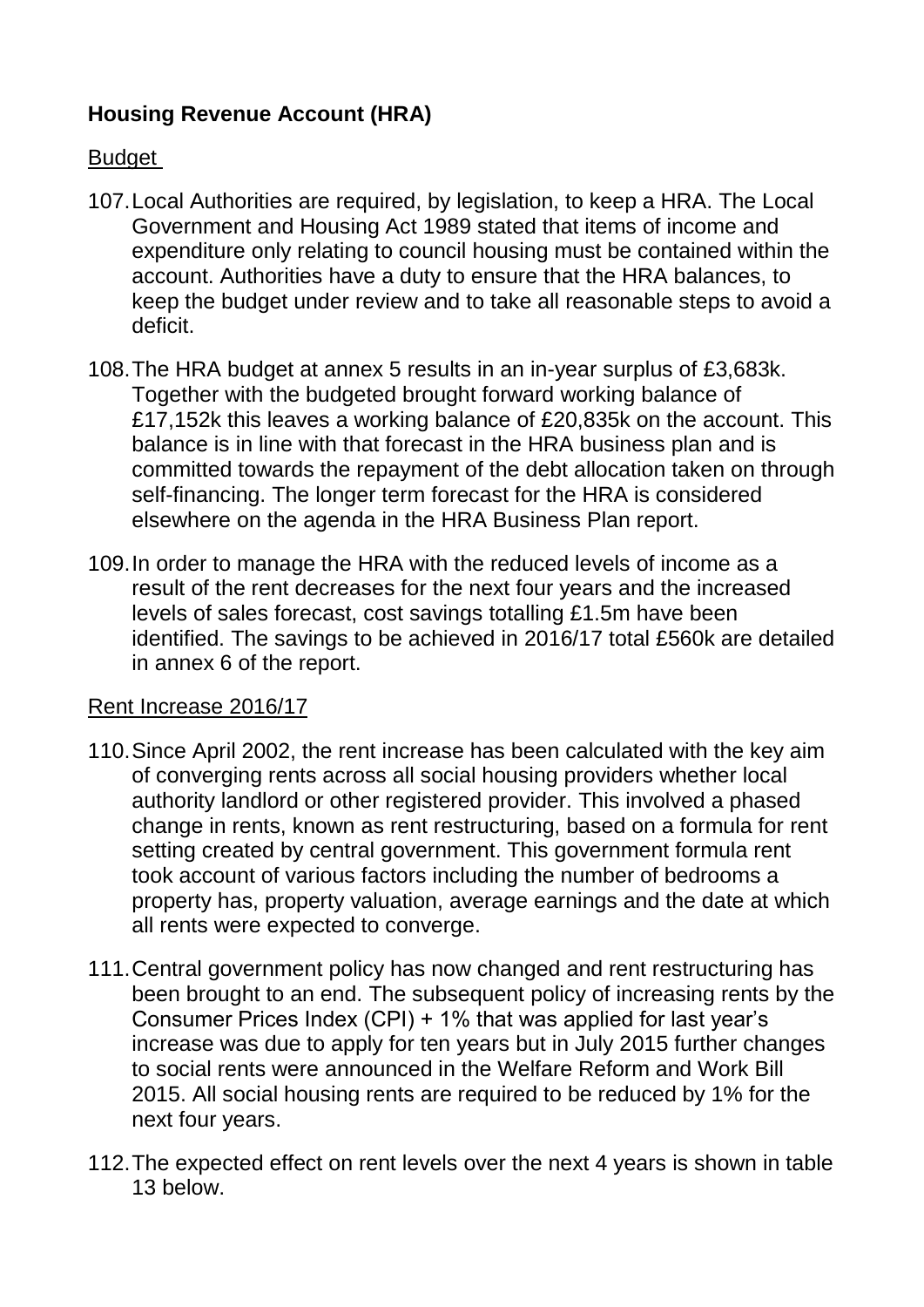| Year    | <b>Estimated Average Rent</b><br>Per week | <b>Estimated Average</b><br>Decrease per week |  |
|---------|-------------------------------------------|-----------------------------------------------|--|
| 2016/17 | £79.80                                    |                                               |  |
|         |                                           | £0.81                                         |  |
| 2017/18 | £79.00                                    | £0.80                                         |  |
| 2018/19 | £78.21                                    | £0.79                                         |  |
| 2019/20 | £77.43                                    | £0.78                                         |  |

Table 13 – HRA Rent decreases

113.All rents that do not fall within the definition of "social housing rents" for the purposes of the Welfare Reform and Work Bill 2015 will have the previous policy applied of increasing by CPI + 1% which will be an increase of 0.9%. This will include Gypsy, Roma and Traveller Community sites, garages and cookers, as well as any supported housing that is exempt from the rent reduction legislation.

## **Dedicated Schools Grant (DSG) and the schools budget**

- 114.The DSG is ring-fenced for funding the provision of education for pupils in schools (maintained, PRUs, PVI nurseries or externally purchased places). As such it covers funding delegated to individual LA maintained schools, academies and PVI providers through the LMS & Early Years Funding Formula, plus funding for other pupil provision which is retained centrally by the LA (e.g. SEN, Behaviour Support, Home & Hospital Tuition, School Contingencies etc.). It is distributed according to a formula that guarantees a minimum per pupil increase for each LA (0% for York in 2016/17).
- 115.The LA by itself cannot use the DSG for any purpose other than schools block funding, although with the permission of the York Schools Forum limited contributions are being made to the following areas:
	- Combined budgets supporting 'statutory children's specialist services' objectives where there is a clear educational benefit.
	- Prudential Borrowing, where overall net savings to the Schools Budget have been demonstrated.
	- Some SEN transport costs, again only where there is a net Schools Budget saving.
- 116.There are also strict limits (Central Expenditure Limits) on the amount of the DSG that the LA can retain centrally to either fund pupil costs outside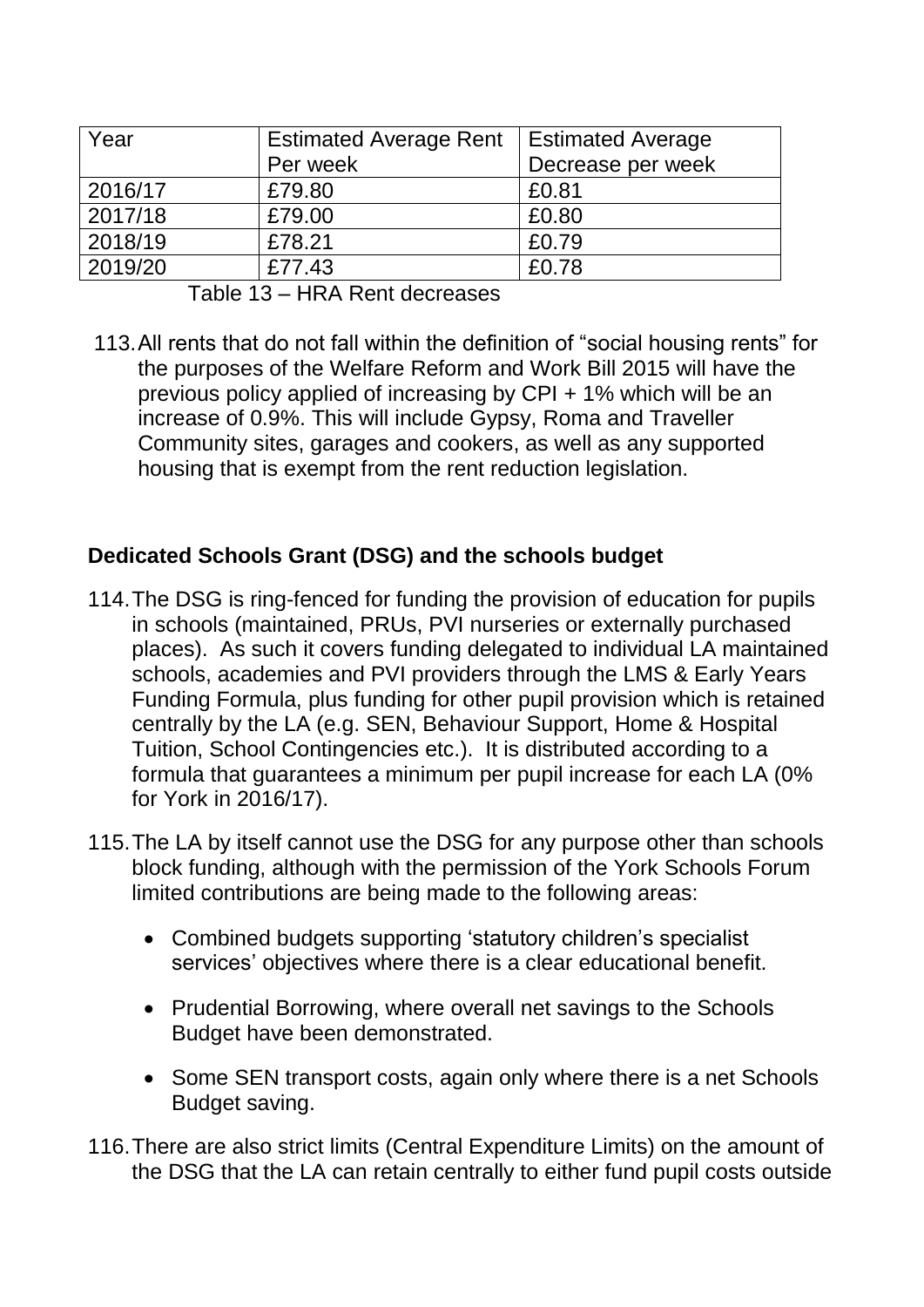of mainstream schools, or use to provide targeted allocations during the financial year to maintained schools. The recent funding reform changes have tightened these regulations, continuing to reduce LA flexibility.

- 117.To some degree the government has attempted to protect schools from the full effect of their spending reductions when compared to other parts of the public sector, and the remainder of local government services in particular. The key features of the Schools Settlement for 2016/17 are:
	- Another one-year only settlement for 2016/17.
	- Only a small number of minor additional changes to the system of allocating funding to schools and other providers (for both mainstream and high needs pupils) as part of the journey towards a full national funding formula for schools.
	- A continued flat cash per pupil allocation for York"s entire core school funding.
	- A minimum funding guarantee of -1.5% per pupil for school formula funding

# Schools Budget Projection for 2016/17

118.A summary of the overall schools budget position is shown in Table 14 below. The Schools Budget proposals have been consulted on with the York Schools Forum and endorsed by the forum at its meeting on 14 December 2015.

| £000    |
|---------|
| 122,686 |
| $+75$   |
| - 75    |
| $+955$  |
| $+258$  |
| 123,899 |
|         |
| 113,338 |
| 5,567   |
| 4,994   |
|         |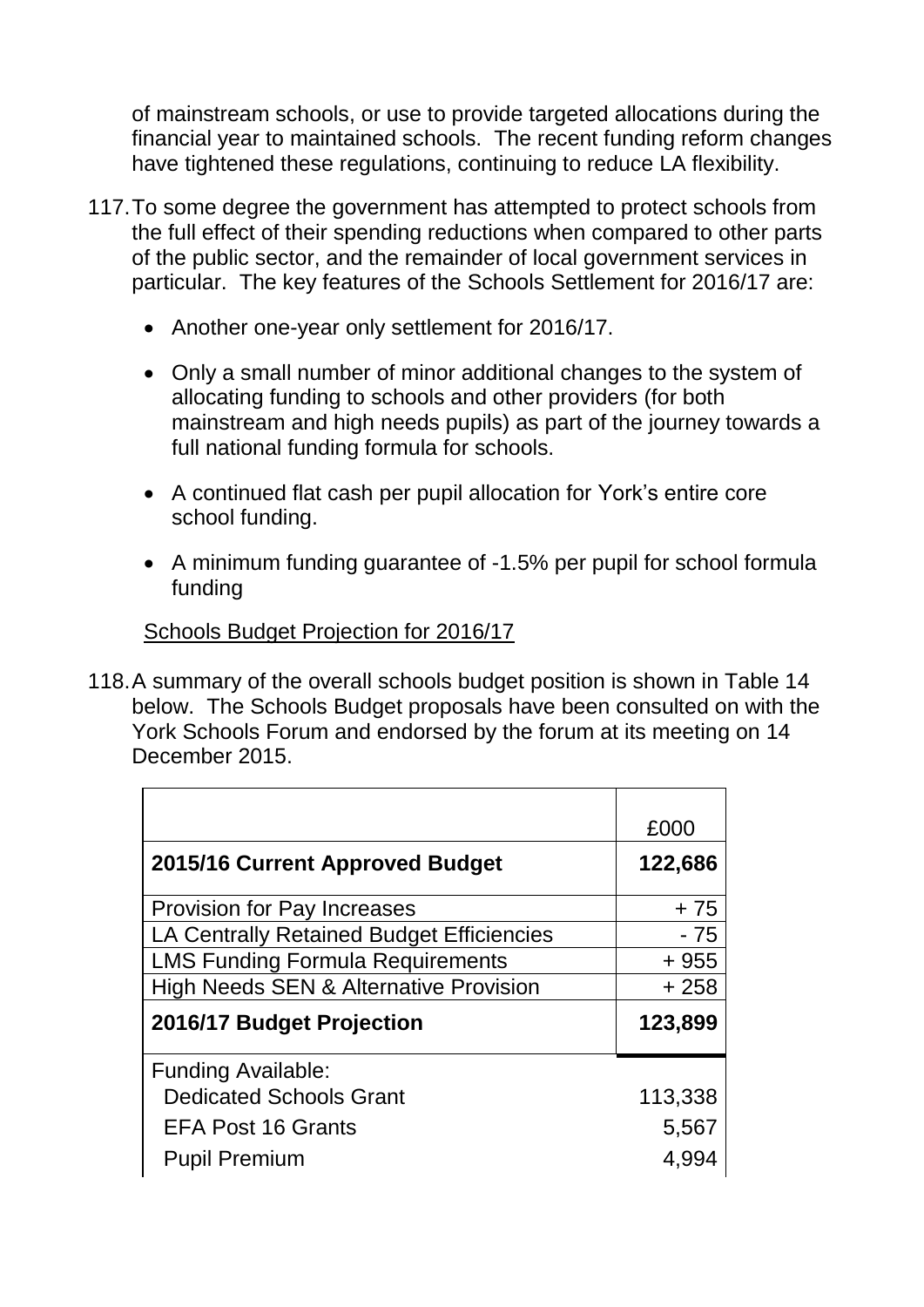| DSG Balance b/f from 2015/16              | Nil     |
|-------------------------------------------|---------|
| 2016/17 Total Estimated Available Funding | 123,899 |

Table 14- Schools Budget Projection for 2016/17

- 119.The £75k provision for pay increases relates to centrally employed LA staff only. This will be funded by a corresponding efficiency savings requirement within central DSG funded services, resulting in no net impact on the level of funding available to support expenditure on pupils in schools and other settings.
- 120.The additional budget of £955k required to support the LMS Funding Formula allocations to schools reflects an increase in pupil numbers of 258fte (mainly in primary schools). This increase has also enabled the Age Weighted Pupil Unit (AWPU) funding values to be increased by 1% for all key stages. For 2016/17 the Minimum Funding Guarantee (MFG) per pupil has been set at -1.5%, with the cap on gains (to help fund the MFG) being set at +1.5% per pupil.
- 121.Additional funding of £258k is required in 2016/17 to support increased demands for expenditure on high needs SEN pupils. This reflects a general increase in numbers, increasing autism diagnoses and further pressures following the transfer of responsibility for post 16 SEN funding to the LA in 2013.

Funding Available within the DSG

122.The funding available includes the estimated 2016/17 DSG allocation of £113,338k, the existing allocation of funding for post 16 pupils from the EFA of £5,567k and the estimated level of the pupil premium for York schools of £4,994k. Table 15 sets out the latest estimate of the DSG for 2016/17.

|                                        | 2015/16   | 2016/17   |
|----------------------------------------|-----------|-----------|
| 5-16 Year Old Pupil Numbers            | 21,680    | 21,941    |
| DSG Per 5-16 Year Old Pupil            | £4,201.73 | £4,201.83 |
| 5-16 Year Old Allocation               | £91.094m  | £92.192m  |
| 3&4 Year Old Early Years Pupil Numbers | 1,608     | 1,608     |
| DSG Per 3&4 Year Old Early Years Pupil | £3,443.79 | £3,443.79 |
| 3&4 Year Old Early Years Allocation    | £5.538m   | £5.538m   |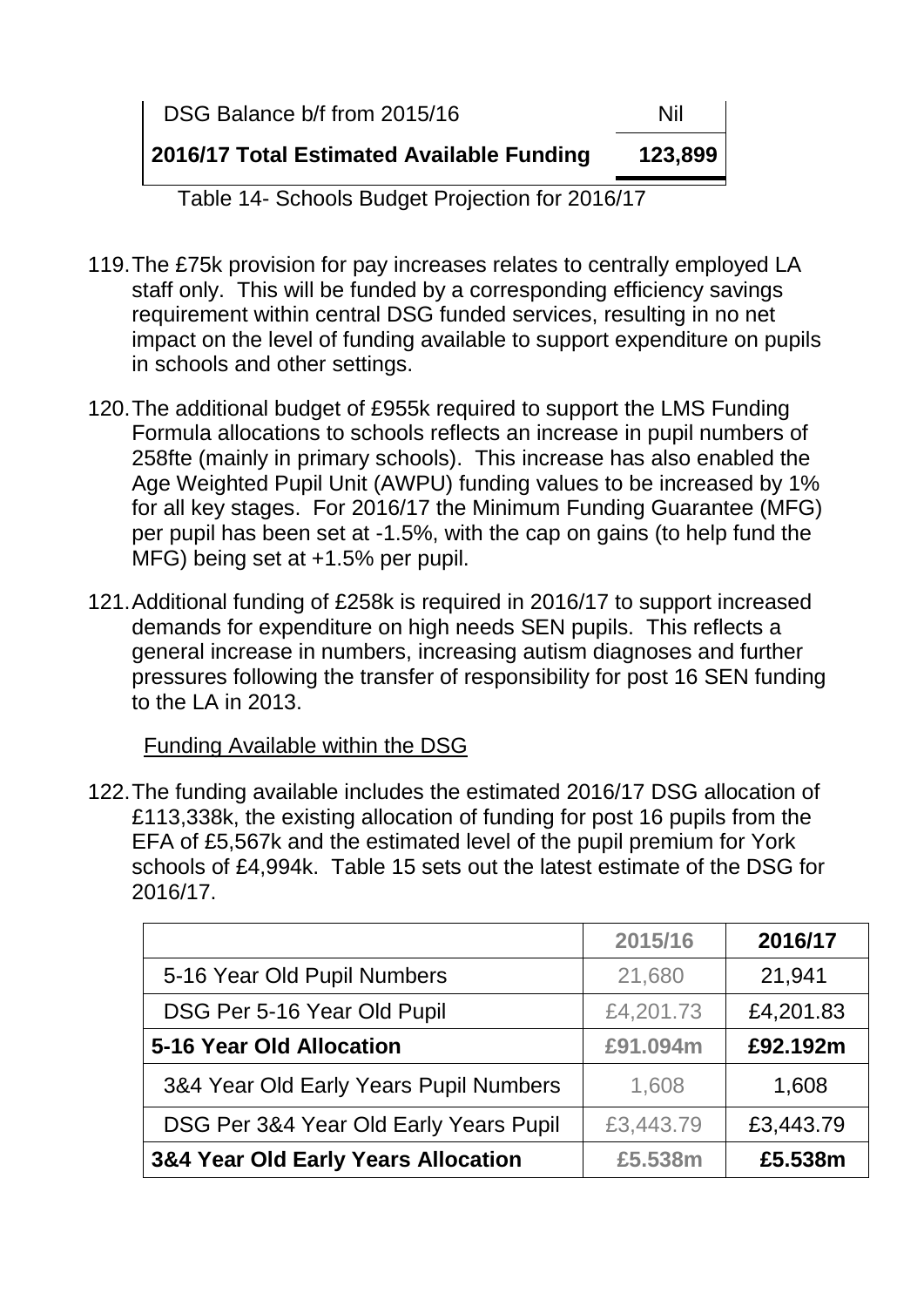| 2 Year Old Early Years Pupil Numbers   | 207       | 207       |
|----------------------------------------|-----------|-----------|
| DSG Per 2 Year Old Early Years Pupil   | £4,607.50 | £4,607.50 |
| 2 Year Old Early Years Allocation      | £0.954m   | £0.954m   |
| <b>New Early Years Pupil Premium</b>   | £0.103m   | £0.103m   |
| <b>High Needs Allocation</b>           | £14.213m  | £14.519m  |
| <b>NQT Induction Transfer</b>          | £0.033m   | £0.032m   |
| <b>Estimated DSG Total for 2015/16</b> | £111.935m | £113.338m |

Table 15 – Estimated DSG Funding 2016/17

## **Impact assessment of the 2015/16 budget proposals**

123.The budget aims to tackle a variety of issues. Clearly it aims to be prudent and to set medium term plans which are set out in the report. However, a financial plan is also about how resources are allocated and what impact that allocation has upon a range of issues. The following sections explore the consultation feedback and the equalities impact.

# **Feedback from Consultation**

124.An integral part of the development of the financial strategy has been to undertake engagement with a diverse range of stakeholders. Our approach of discrete consultation streams delivering specific and relevant feedback on budget priorities has ensured that decisions on the strategy have been informed by the views of key groups across the community.

# **Scrutiny**

125.In accordance with constitutional practice Corporate Scrutiny and Management Policy Scrutiny Committee considered at its meeting on 11 January 2016 what level of budget it considered appropriate in the coming year to support scrutiny reviews. The Committee took into account existing levels of spend in 2015/16 and the councils overall financial position. In the light of those considerations the Committee agreed to maintain the current funding level of £5k and not request any increase.

# **Equalities**

126.A communities impact assessment (CIA) has been completed on the overall impact of the budget proposals and this is available at annex 7.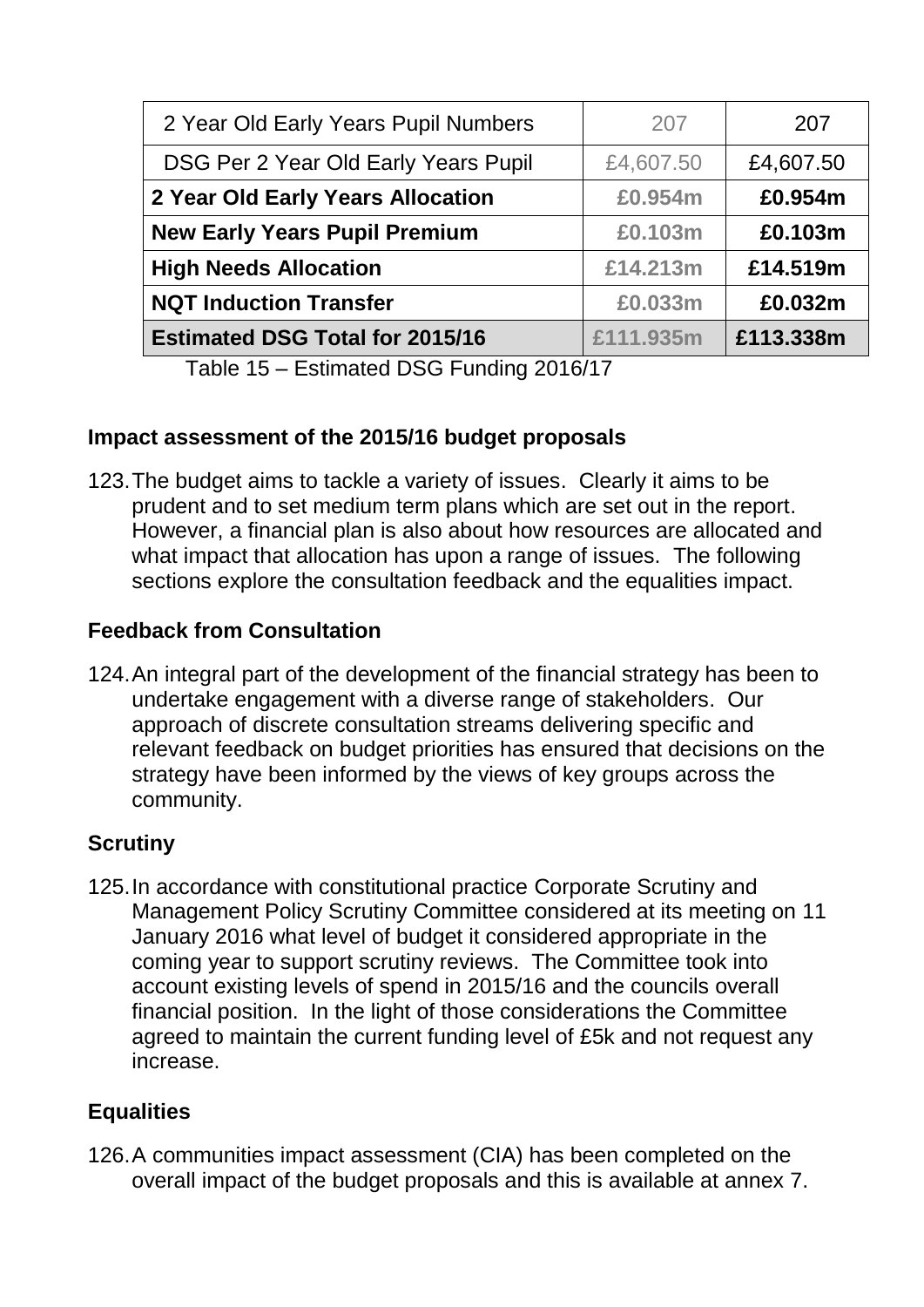The impact assessment considers risks associated with savings proposals to ensure any negative impact for a particular group, sector or community is eliminated or counterbalanced. Where a screening of the potential implications has identified it appropriate, a full CIA will be completed for individual proposals.

- 127.The financial strategy will impact on all residents and has carefully considered the local demand for services whilst also ensuring the budget set is prudent, protects vulnerable people and has capacity to invest. The strategy could have a negative impact on the following communities;
	- Age
	- Disability
	- Carers
- 128.This negative impact can be mitigated by investment targeted to these same communities. The key approaches to achieving savings whilst avoiding impacts on communities of identity include;
	- Ensuring that savings are made from back office functions and universal services
	- Protecting statutory services and other key services for vulnerable residents
	- Increasing community involvement in service redesign and delivery
	- Making services self-financing wherever practicable, including external trading
	- Maximising the return from externalised service provision
	- Redesign of existing services and external contracts
	- Placing a focus on prevention and ceasing service provision only where this is least impact
	- Streamlining services to provide focussed support and reduce areas of duplication
	- Supporting carers
	- Integrated working with health
	- Focussing growth where it is expected to have a positive effect on older or disabled people and their carers
- 129.By reviewing and reshaping services for young people, particularly those in relation to prevention and early intervention, the route into identifying support will be made simpler for customers and the services more tailored to the needs to each community. This will have a positive impact on young people and promote equality of opportunity for those growing up in the city.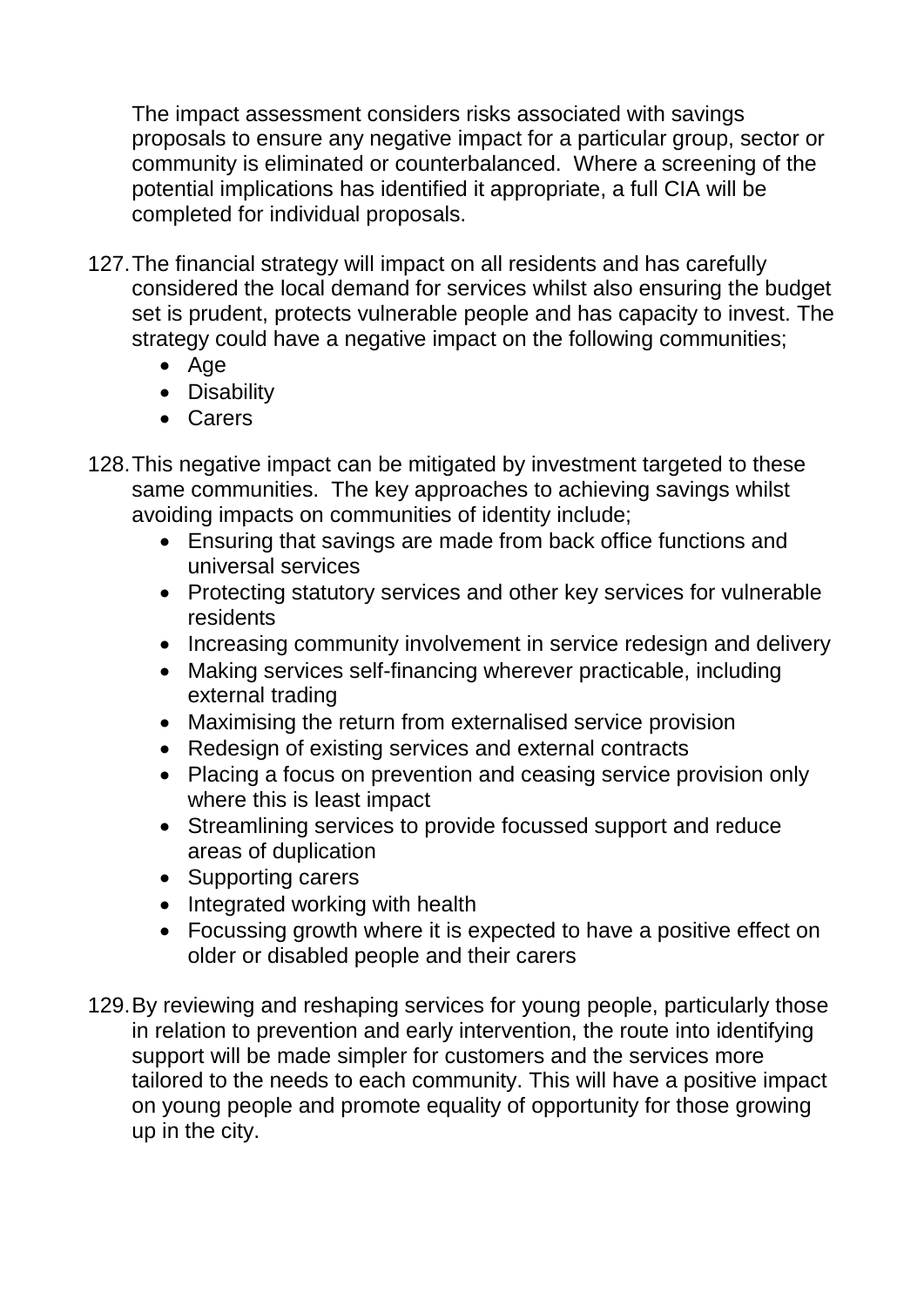- 130.Funding for carers will continue with a project starting in May 2016 to provide more comprehensive set of support, reflecting the significant role of carers in allowing people to remain in their own homes and live independently as far as possible.
- 131.The changes within a new operating model for adult social care seek to reduce people"s dependency on social care support through the provision of information and advice and earlier intervention to support, maintain or regain independence for those who are able. These changes are designed improve outcomes for customers, including those with one or more protected characteristic (particularly Age and Disability). For those who require ongoing support, the offer will be made more flexible and tailored to their needs.

## **Specialist Implications**

132.This report has the following implications;

## **Financial**

133.The financial implications are contained within the body of the report.

# **Human Resources (HR)**

- 134.The council currently employs 2,800 non school staff. The budget proposals which are contained within this report highlight the likely reduction of 93 FTE posts in 2016/17. However based on the experience of previous years to achieve budget reductions of this scale is likely to mean that this figure is exceeded.
- 135.As implementation plans to achieve these post reductions are produced the specific staffing implications will be clear and staff consulted on the proposals. The type of change affecting staff in 2016/17 is likely to be a mixture of post reductions and working for redesigned services, some of which may no longer be delivered by the council.
- 136.The HR implications of change are managed in accordance with established council procedures. As part of this process consultation with trade unions and affected staff will continue to be undertaken and every opportunity will be explored to mitigate compulsory redundancies, such as vacancy controls, flexible working, voluntary redundancy / early retirement and extended redeployment. Where consideration is being given to the transfer of services to another provider TUPE will apply which will protect the terms and conditions of employment of transferring staff.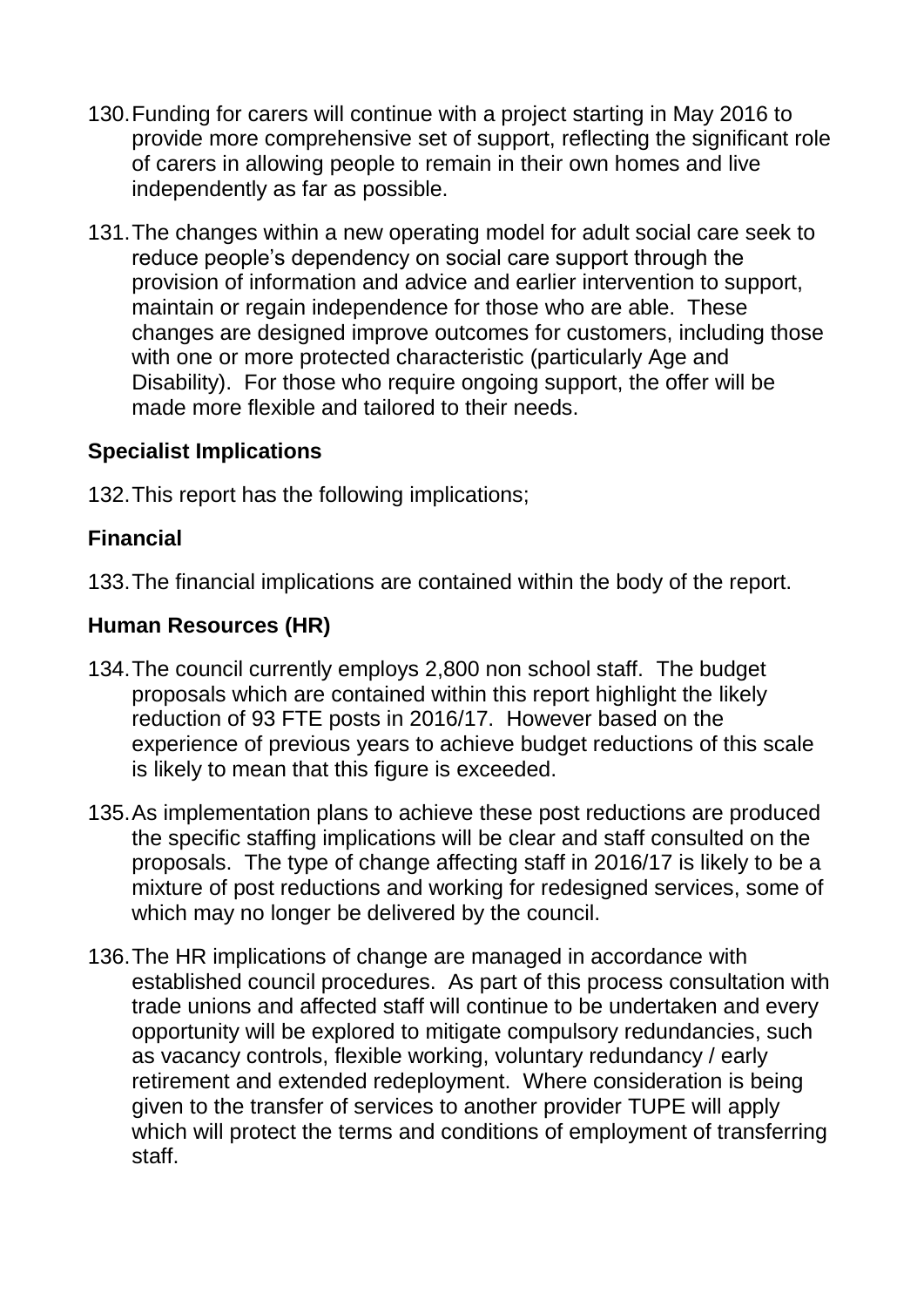137.A programme of support for staff who are going through change is in place which will help staff adapt to changes to the way they will need to work or to prepare for a move into a new role.

## **Legal**

- 138.The Council is required to set a council tax for 2016/17 before 11 March 2016. It may not be set before all major precepts (i.e. precepts from the Police and Fire Authorities) have been issued or before 1st March 2016, whichever is the earlier. This decision is reserved to Council and cannot be taken by Executive or delegated to officers, although Executive has to recommend a budget to the Council. These comments are intended to apply to both the Executive meeting and the subsequent Council meeting.
- 139.Before determining the level of the tax, the Council must estimate its proposed revenue expenditure, taking into account amounts required by way of contingency, any need to raise reserves and any other amounts which the Council is legally required to transfer between funds. It must also estimate its anticipated income, any relevant transfer between funds and any proposed use of reserves. It must then calculate the difference between the two which is the council tax requirement.
- 140.The Council"s Chief Financial Officer (under s151 Local Government Act 1972) is required to report to the Council on the robustness of the estimates made for the purposes of the calculations, and the adequacy of the proposed financial reserves. The Council must have regard to the report when making decisions about the calculations in connection with which it is made. The Chief Financial Officer has a statutory duty under section 114 of the Local Government Finance Act 1988 to issue a written report if he considers that a decision taken by the Council would be unlawful and likely to cause a financial deficiency.
- 141.In reaching decisions on these matters, Members are bound by the general principles of administrative law. Lawful discretions must not be abused or fettered and all relevant considerations must be taken into account. No irrelevant considerations may be taken into account, and any decision made must be one which only a reasonable authority, properly directing itself, could have reached. Members must also balance the interests of service users against those who contribute to the Council"s finances. The resources available to the Council must be deployed to their best advantage. Members must also act prudently. Members must also bear in mind their other statutory duties to have regard to certain matters when making decisions. In particular the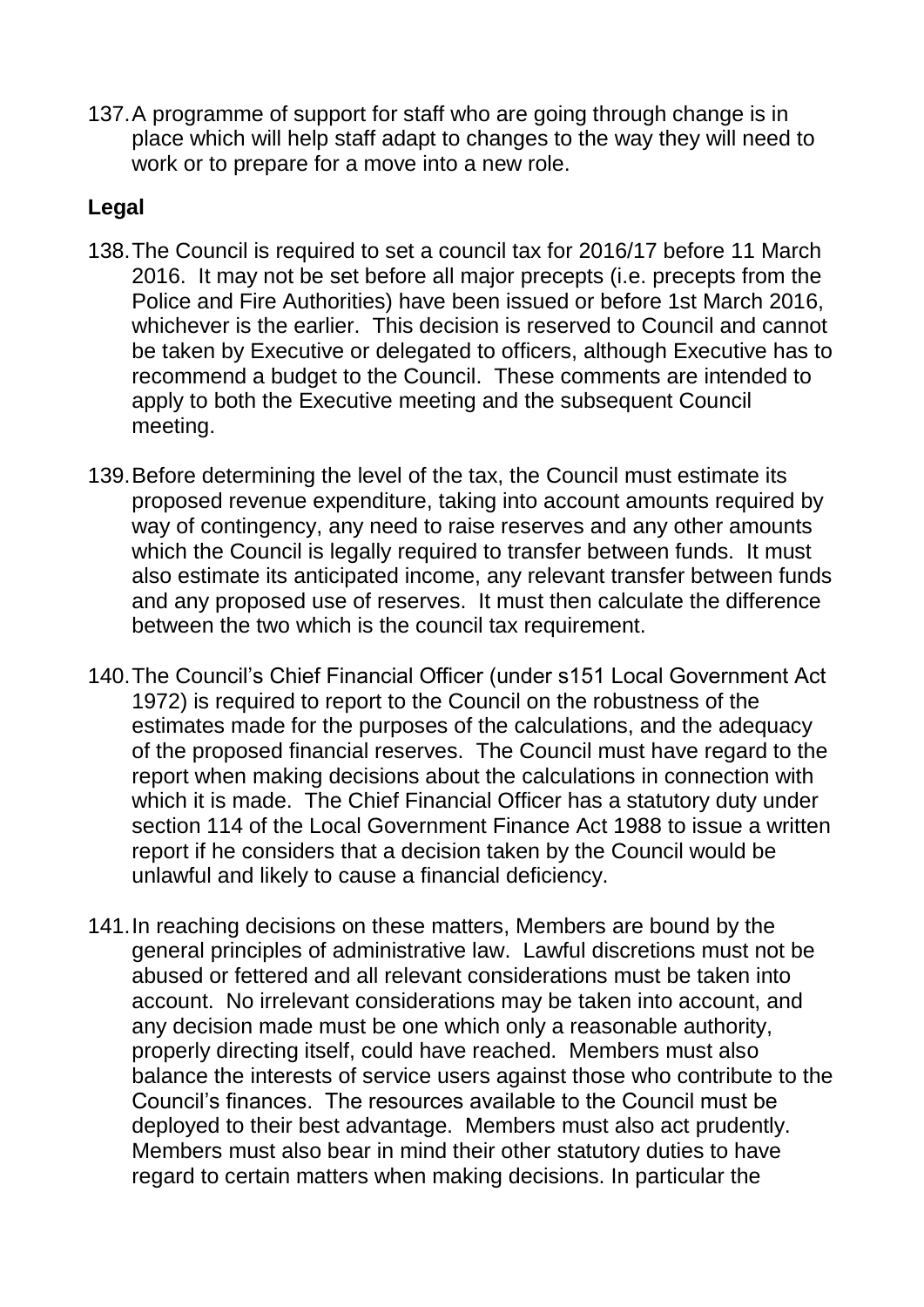"equalities duty" to have "due regard" to the need to eliminate discrimination and to promote equality when making decisions and the need to consider any crime and disorder implications of the decision. A failure to follow these principles could open the Council to judicial review.

- 142.Members have a fiduciary duty to the council tax payers and others in the local authority"s area. This means that members must behave responsibly in agreeing the budget. Members have no authority to make anything other than a balanced budget.
- 143.Among the relevant considerations which Members must take into account in reaching their decisions are the views of business ratepayers and the advice of officers. The duty to consult representatives of nondomestic ratepayers on the Council"s expenditure plans is contained in Section 65 of the Local Government Finance Act 1992.
- 144.In considering the advice of officers, and the weight to be attached to that advice, Members should have regard to the personal duties placed upon the Director of Customer and Business Support Services as Chief Financial Officer. Members are obliged under the Code of Conduct to have regard to the advice of the Chief Finance Officer and Monitoring Officer. The Council may take decisions which are at variance with his advice, providing there are reasonable grounds to do so. However, Members may expose themselves to risk if they disregard clearly expressed advice, for example as to the level of provision required for contingencies, bad debts and future liabilities. In addition, if Members wish to re-instate savings recommended by the Director of Customer and Business Support Services in order to balance the budget, they must find equivalent savings elsewhere.
- 145.The Director of Customer and Business Support Services is required by Section 151 of the Local Government Act 1972 and by the Accounts and Audit (England) Regulations 2011 (as amended) to ensure that the council"s budgeting, financial management, and accounting practices meet relevant statutory and professional requirements. He is in addition subject to the requirements set out in paragraph 139 above.
- 146.Members must also have regard to, and be aware of, the wider duties placed upon the council by various statutes governing the conduct of its financial affairs. These include the distinction between revenue and capital expenditure and the requirement to set prudential indicators in line with capital investment plans that are prudent, affordable and sustainable.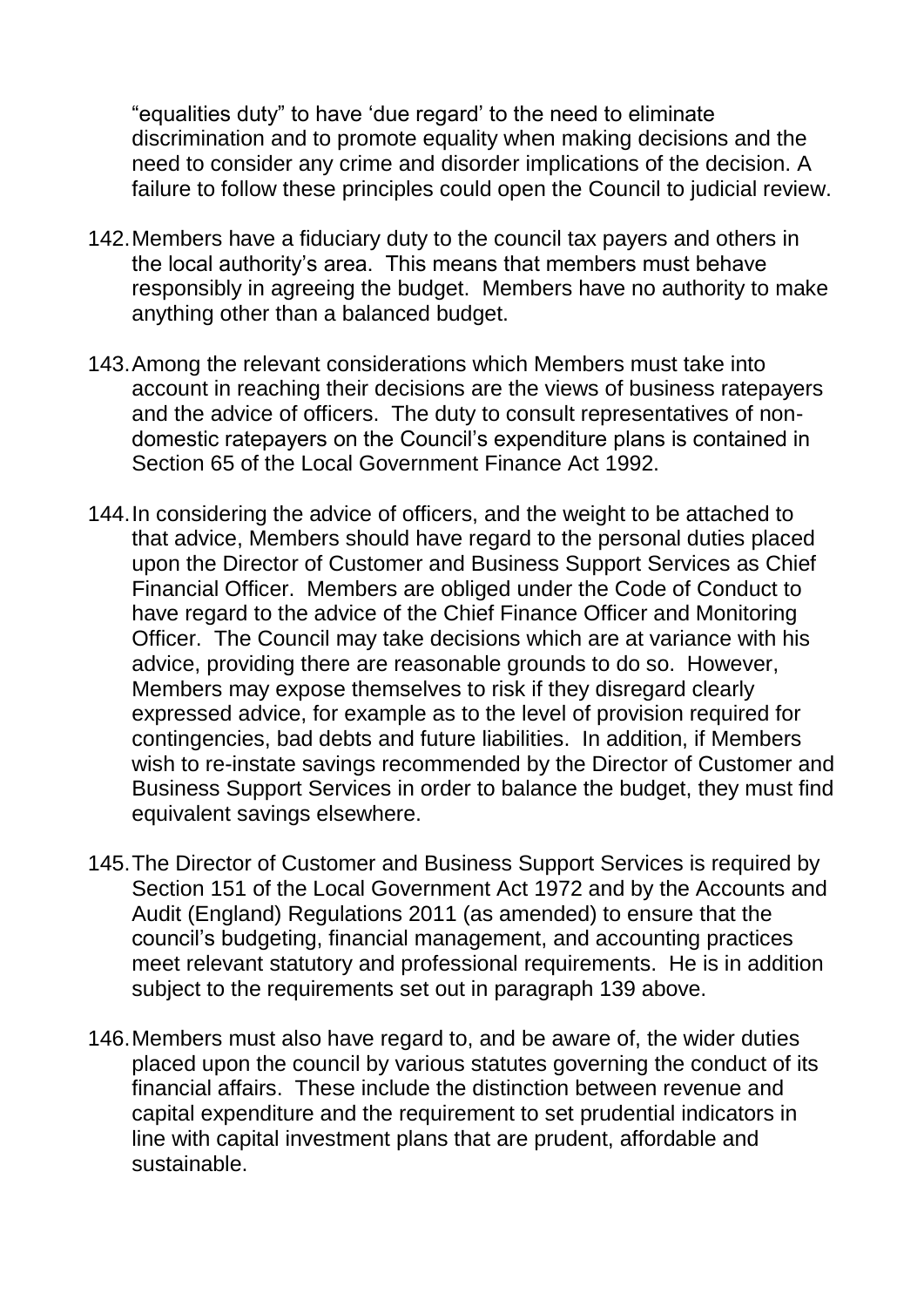147.Section 106 of the Local Government Finance Act 1992 makes it a criminal offence for any Member with arrears of council tax which have been outstanding for two months or more to attend any meeting at which a decision affecting the budget is to be made, unless the Member concerned declares at the outset of the meeting that he or she is in arrears and will not be voting on the decision for that reason. The Member concerned must not vote but may speak. The application of Section 106 of the 1992 Act is very wide and Members should be aware that the responsibility for ensuring that they act within the law at all times rests solely with the individual Member concerned.

## **Crime and Disorder**

148.There are no crime and disorder implications to this report.

# **Information Technology (IT)**

149.There are no information technology implications to this report.

## **Property**

150.There are no property implications to this report.

## **Other**

151.There are no other implications to this report.

## **Statutory Advice from the Director of Customer and Business Support Services/Comments**

## **Introduction**

152.The Local Government Act 2003 places responsibilities upon the council's Chief Finance Officer to advise the council on the adequacy of its **reserves** and **the robustness of the budget proposals** including the estimates contained in this document. This section also addresses the **key risks** facing the council in relation to current and future budget provision. The following paragraphs give my views on the budget (both 2016/17 and beyond), reserves and general robustness of the process.

## **Overall Assessment**

153.The proposals in this budget give a balanced budget for 2016/17 and an overview of future years. The council has well established effective financial management, effective monitoring, and has received very favourable external audit reports in respect of its financial management.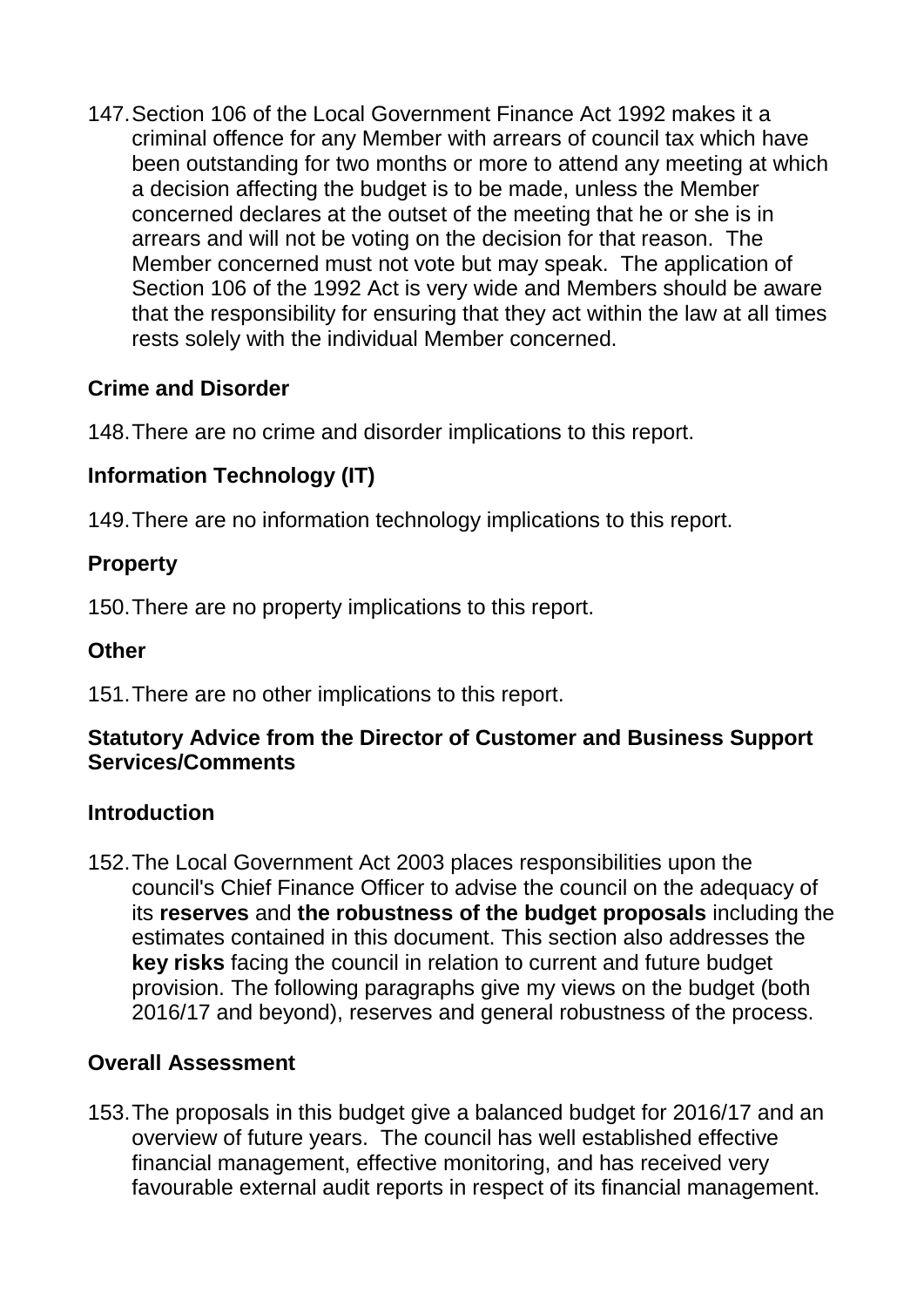The council has managed expenditure within its overall budget in recent years, and the overall financial planning process remains sound.

- 154.Full scrutiny of the budget proposals for 2016/17 has taken place, in terms of their deliverability, and a proper risk assessment of a range of issues has been conducted.
- 155.There are significant savings contained within the budget proposals, reflecting the scale of the challenge facing the council. There should be no understatement of the scale of this challenge, both in terms of next year and beyond. Clearly, there are risks in the achievement of some of the proposed savings and, in assessing the risk of the savings proposed, I cannot guarantee that every single proposal will be achieved. I do however consider the overall package to be prudent, and I am assured of the robustness of the projected savings, and the extent of rigour in their calculation. They do however represent a major challenge to deliver, one that will only be achieved through full commitment across the organisation. Very careful monitoring of the progress of the savings programme will be essential. A risk assessment related to the individual savings proposals has been conducted, and discussed with senior management. Where savings are not delivered, services are fully aware of the need to find compensating savings.
- 156.I consider that the overall estimates in the budget are sound and that the proposals to achieve a balanced budget are achievable, albeit demanding. The council has made provision for a number of corporate financial pressures. In addition provision is included for a contingency sum of £519k, and I consider this an important factor in the overall budget assessment. This overall package is a realistic approach in dealing with the financial pressures facing the council next year. In addition the major financial pressures being experienced during 2015/16 have been addressed through significant additional investment provided for Adult Social Care and Children"s Social Care. There is provision made for the estimated 1.0% pay award.

#### **Looking Ahead**

157.Looking ahead there remains a range of very significant pressures for the future. It is almost certain that there will be further reductions in government funding, and the major challenge facing the council in coming years will be to secure further savings and for cost pressures to be managed effectively. In doing so, the council will also need to provide capacity for additional investment in unavoidable costs and priorities.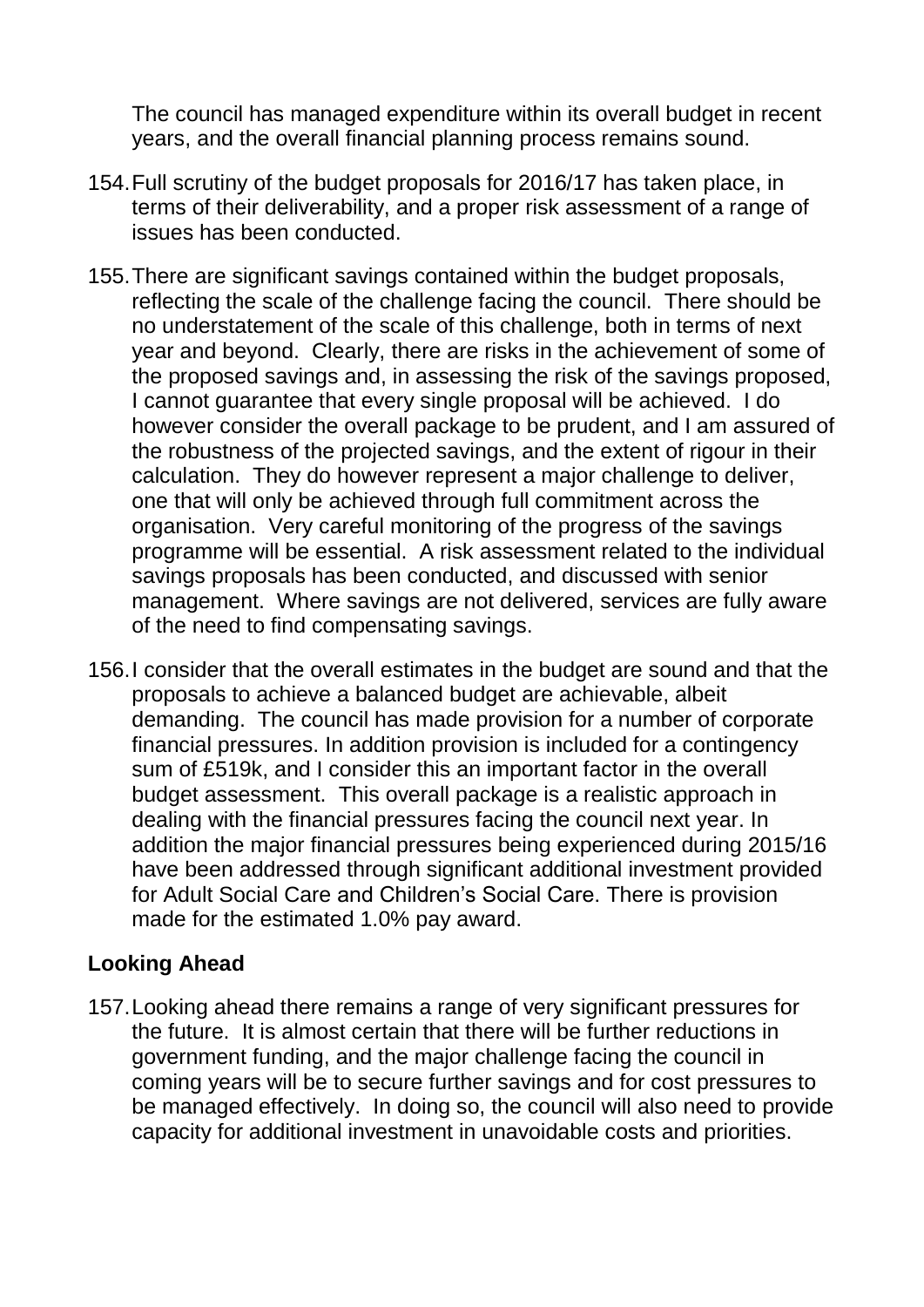158.In previous years the Council has set a two year budget, which has significantly aided in terms of long term planning. Last year's budget was for one year only. The proposals in this report set out details for next year, but also set out the strategic direction, and key issues facing services for the three years following. There has been significant consideration of the medium terms planning issues, and I am entirely satisfied with the extent to which the Council is aware of the challenges it faces, and the actions it will need to consider over coming years.

#### **Reserves**

- 159.In terms of reserves, the proposals seek to keep reserves to an amount of £496k above their minimum levels. This recognises that in difficult financial times, and alongside general uncertainty regarding the economy, it is advisable to ensure sufficient reserves are in place.
- 160.I believe that the council will come in on budget for 2015/16 and this is reflected in the budget monitoring report presented to Executive at this same Executive meeting.
- 161.The recommended minimum reserves for 2016/17 are £6.4m. This is considered within the report. I strongly advise Council to ensure there is some headroom between minimum reserves and actual reserves. The budget proposals seek to achieve this.
- 162.The decision on the adequacy of the level of reserves is linked to the general robustness of the budget process and the council's systems of budgetary control and risk management. These need to ensure that the Council will not be exposed to any unforeseen major financial problem requiring the use of reserves to resolve. In considering the overall budget position, I have taken assurance over the recent track record of the Council to manage expenditure within budget, and the fact that in very recent times financial pressures have been identified early in the financial year and through concerted action across the council the position has been brought in line with budget.

#### **Other Issues**

163.The council tax referendum limit remains at 2% but local authorities with responsibilities for adult social care will be given an additional 2% flexibility on the current council tax referendum threshold to be used entirely for adult social care. Council Tax Freeze Grant is not available in 2016/17. Council Tax freeze grant relating to 2015/16 is now included in the SFA.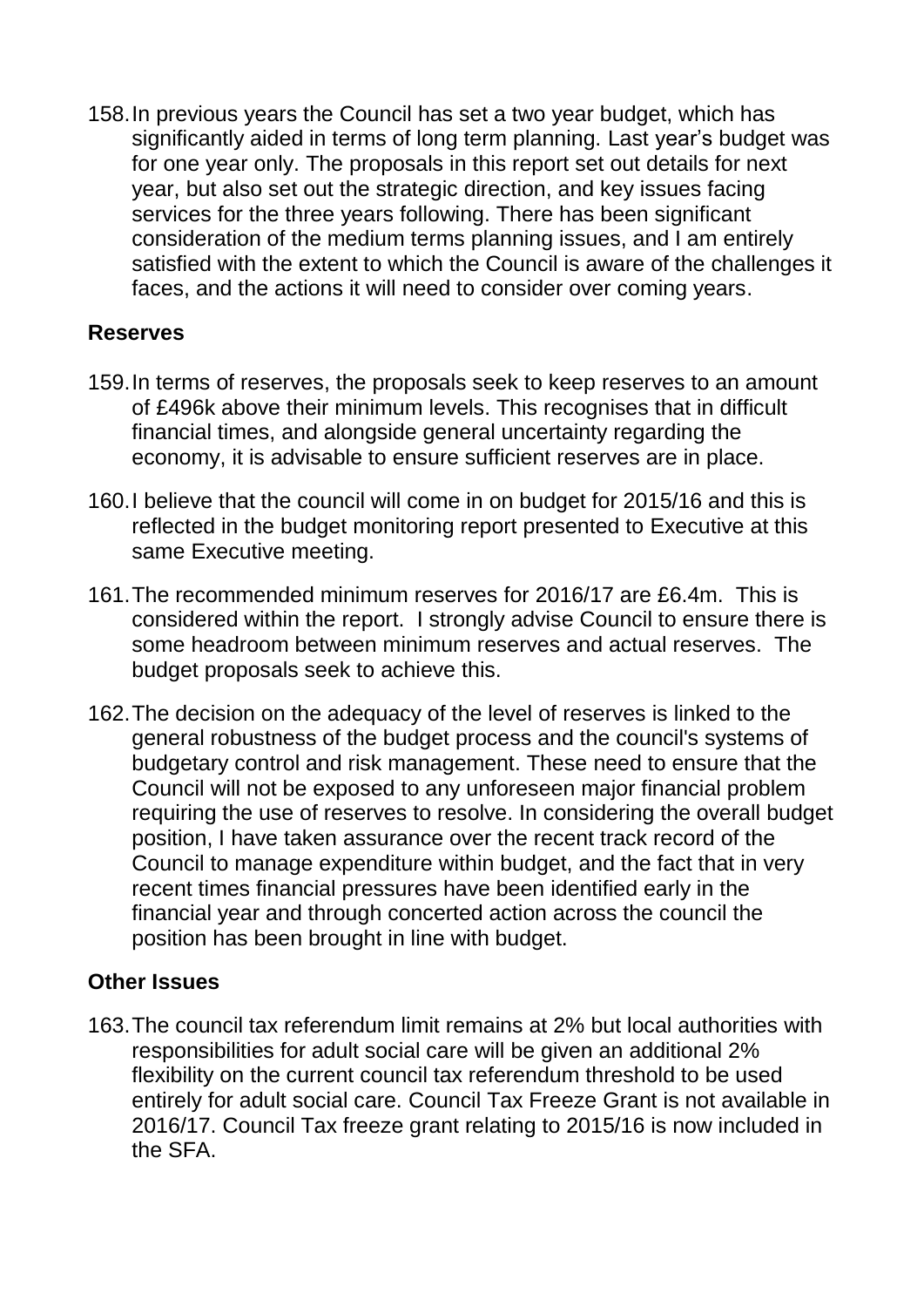- 164.It is for members to determine the level of council tax increase, and to decide whether to set a council tax increase up to the 2% referendum limit or to take advantage of the government offer to set a tax at a higher level to be used for adult social care. Members naturally need to consider the implications of the different options very carefully.
- 165.I also would highlight the separate capital strategy report, and the issues that are set out within that. I would stress however that the overall balance in terms of capital investment, levels of borrowing, and revenue implications (and the impact on revenue expenditure) is something that is for Members to determine.
- 166.There is the potential for significant changes to the system of local government finance in coming years. Changes may occur in particular to New Homes Bonus, and to Business Rates The operational details of the recent announcement on the devolution of the business rates system still need to be determined by government, and there remain a number of areas that will need to be addressed before the full implications will be known.
- 167.I am aware that as with all budgets there is the potential for amendments to be proposed/agreed which could change the overall package of proposals. In that respect, I would highlight that I would amend/add to my statement if a decision was proposed that lead to the council"s reserves falling below the minimum level (assuming the current budget comes in line with budget). In addition, any other amendments I would consider against the scale of the overall budget and depending upon the extent of the amendment I may revise my statement.

#### **Risk Management**

168.A summary of risks attached to the budget is contained in annex 8. They will be monitored regularly throughout the year.